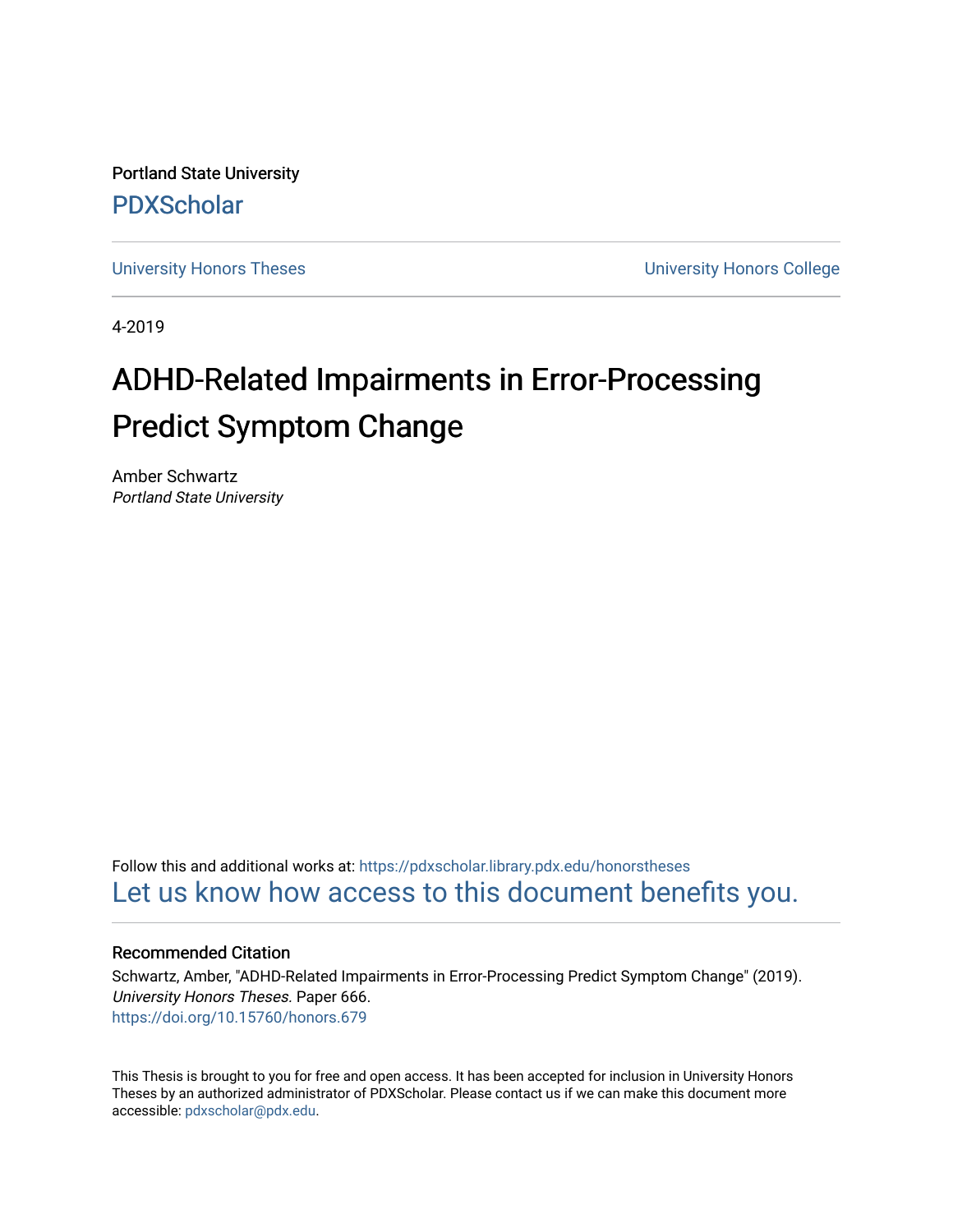# **ADHD-Related Impairments in Error-Processing Predict Symptom Change**

By

Amber Schwartz

An undergraduate honors thesis submitted in partial fulfillment of the requirements for the degree of

Bachelor of Science

in

University Honors

and

Psychology

Thesis Adviser:

Sarah Karalunas, PhD.

Portland State University

2019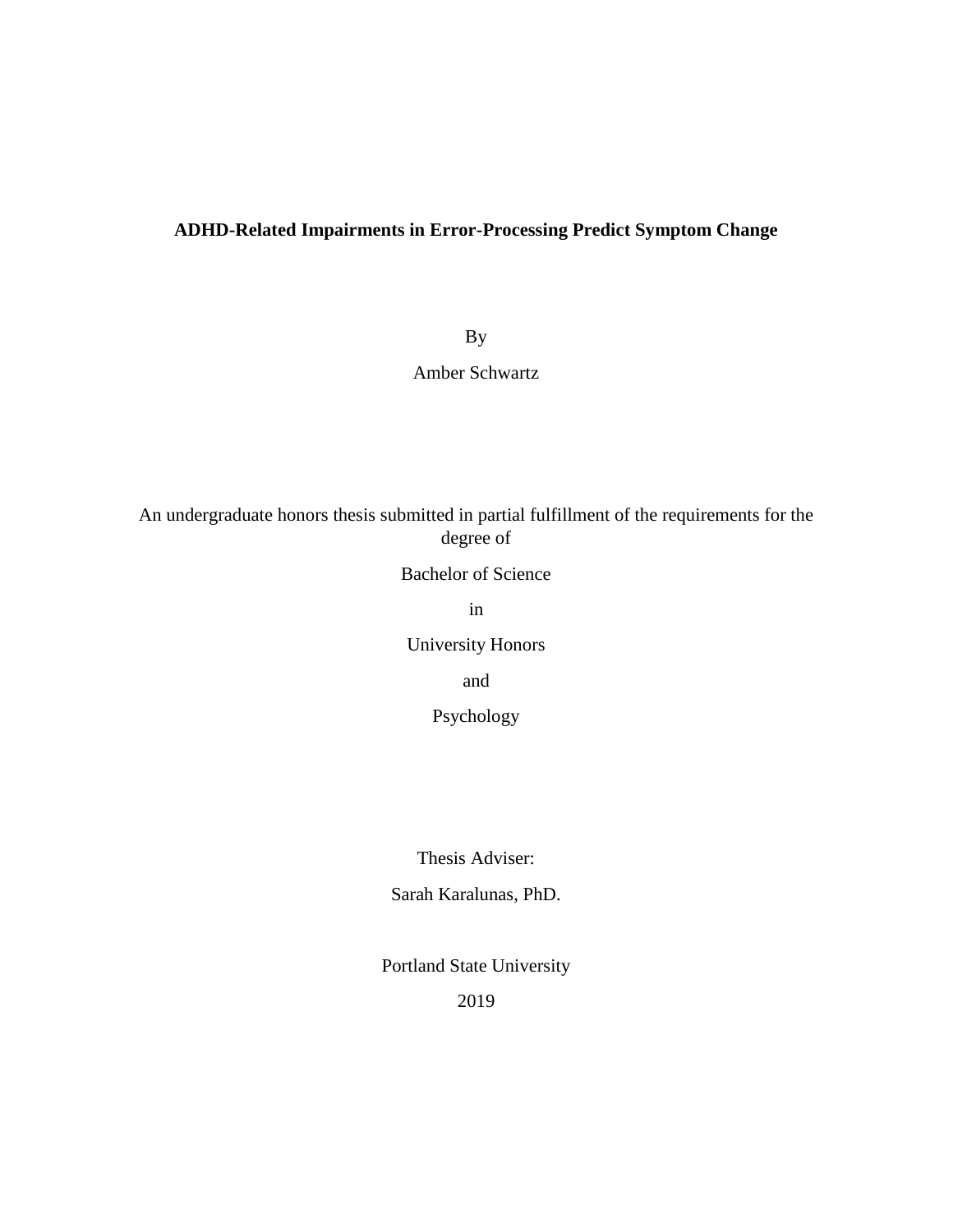#### **ABSTRACT**

Attention-Deficit Hyperactivity Disorder (ADHD) is a common childhood disorder with heterogeneous symptom trajectories. Performance monitoring, which involves the ability to recognize errors and make behavioral adjustments, is one aspect of self-regulation that may contribute to symptom change. Early and late stages of error processing can be quantified via EEG-recorded event-related potentials. The final stage of performance monitoring, which involves making behavioral adjustments, is measured as post-error slowing. It is currently unclear whether impaired performance monitoring is associated with ADHD, specifically, or with comorbid symptoms of Oppositional Defiant Disorder (ODD). Here, better performance monitoring is hypothesized to be associated with ADHD, independent of comorbid ODD symptoms, and to predict ADHD symptom improvement. **Method:** 122 children from an ongoing longitudinal study (Control= 60, ADHD= 62) completed behavioral ratings and semistructured clinical interviews to assess ADHD and comorbid ODD symptoms. At annual followup visits 5-8 years later, clinical assessment was repeated, and children completed a computerized emotional go/no-go with EEG recorded. **Results:** Controls had marginally larger ERN ( $p=0.056$ ,  $\eta^2=0.03$ ) and larger Pe amplitudes than ADHD participants ( $F[1,118]=4.38$ , *p*=.04). Comorbid ODD did not explain these differences. Adolescents with ADHD also made less adaptive behavioral adjustments in emotional than in non-emotional conditions, *F*(2,198)=3.758, *p*=.025. Higher ERN amplitudes during positive conditions predicted greater ADHD symptom improvement,  $R^2 = 0.057$ ,  $p = 0.016$ . **Conclusions:** Performance monitoring is associated with ADHD, independently of ODD. Emotional context does not affect error processing, but may interfere with adaptive behavioral adjustments for individuals with ADHD. Emotion dysregulation may also influence ADHD symptom trajectories.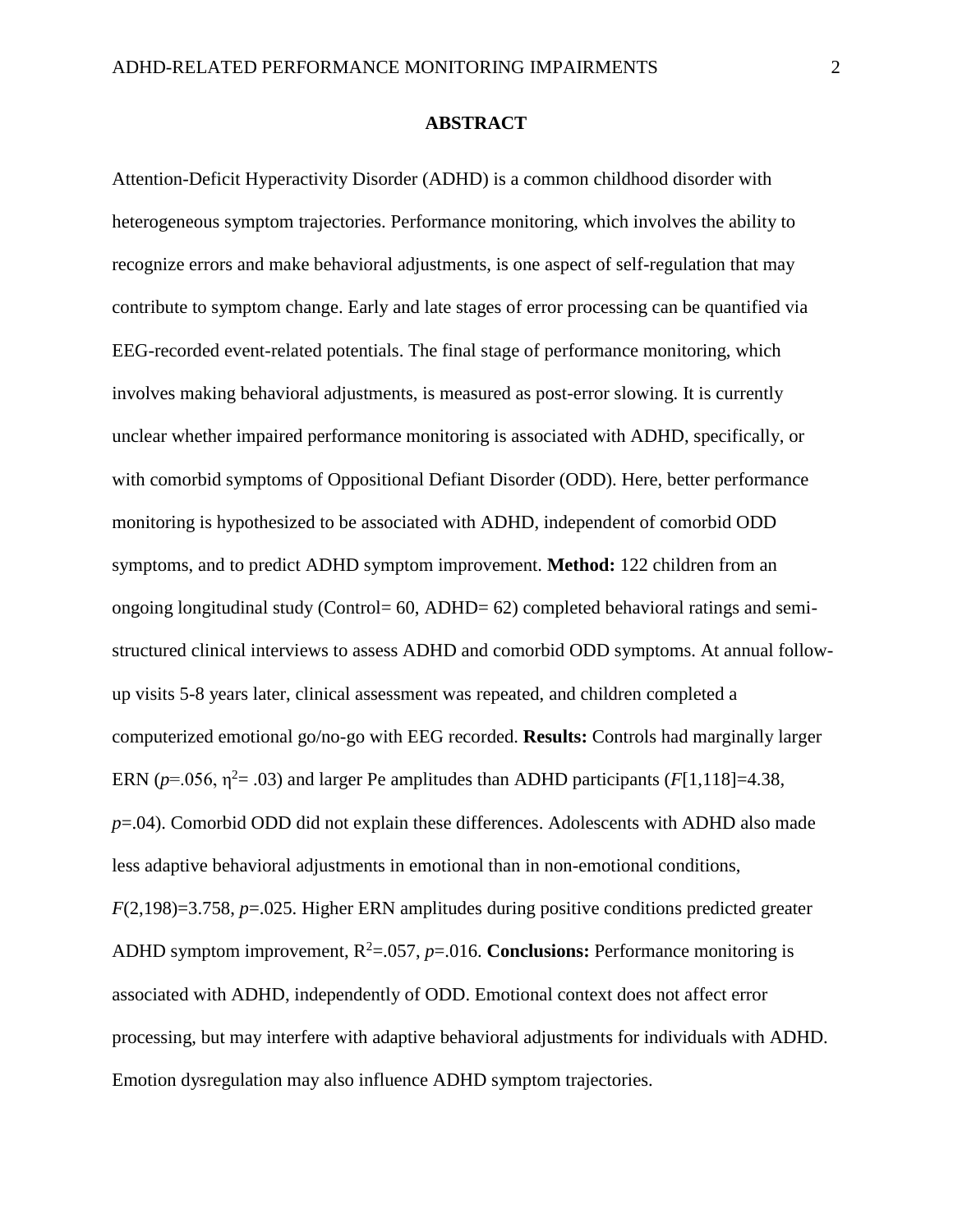## **INTRODUCTION**

Attention-Deficit Hyperactivity Disorder is considered one of the most prevalent childhood disorders, affecting 5-6% of children and adolescents (Michelini et. al, 2016), and an estimated 6.1 million children in the United States (Danielson et al., 2018). ADHD is typically diagnosed in the early or middle childhood period based on developmentally inappropriate levels of inattention, hyperactivity, and impulsivity (Shiels & Hawk, 2010). The disorder is known to be highly heterogenous, which is demonstrated by differences in symptom presentation and cognitive impairment, as well as diverging developmental trajectories (Shiels & Hawk, 2010). However, the reasons for these different trajectories are not clear. One possibility is that differences in children's ability to monitor and adjust their own behavior, also called performance monitoring, contributes to how much symptoms improve over time. Greater ability to monitor and adjust behavior may contribute to greater peer acceptance and academic achievement, as well as more improvements in ADHD symptoms. In addition, having more social support and reduced environmental stress could lead to healthier coping strategies (and less risky behavior), potentially lessening the impairing effects of ADHD symptoms across development. This research will examine differences in performance monitoring abilities using both behavioral and electroencephalogram measured event-related potentials (ERPs) to determine:1) if performance monitoring differences exists between ADHD and typicallydeveloping controls, 2) if any impairments in the ADHD group can be attributed to the presence of comorbid Oppositional Defiant Disorder, and 3) whether differences in performance monitoring help explain differences in ADHD symptom change over time. Results have implications for understanding the heterogeneous nature of ADHD and for improving clinical outcomes by determining which individuals need additional support early in childhood.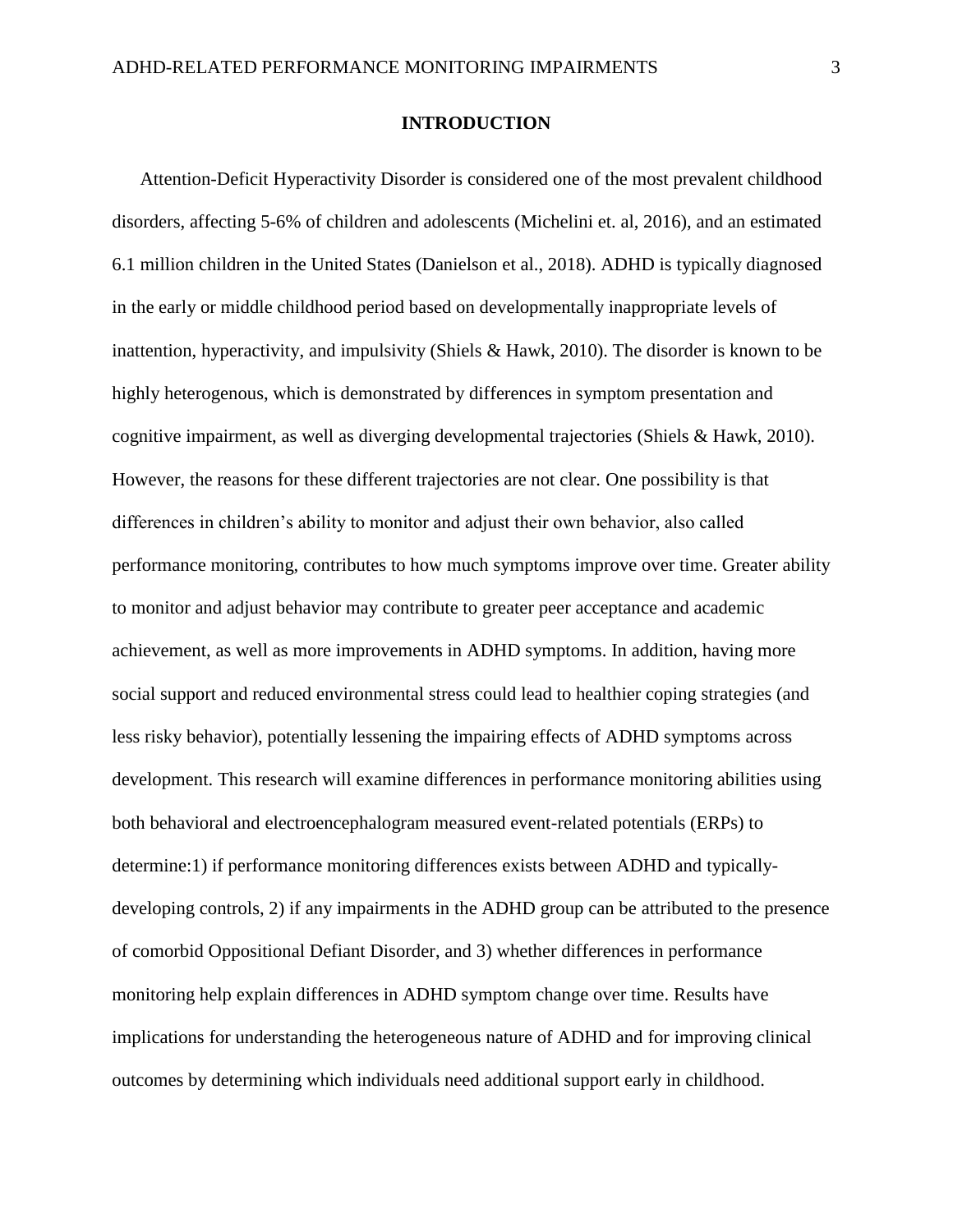#### **Performance monitoring in ADHD**

The ability to monitor performance, that is, to effectively recognize when mistakes are made and make behavioral adjustments, is critical for development, and particularly for developing adaptive behavior (Groen et al., 2008). There are several aspects of performance monitoring, which include error detection (with or without conscious awareness of the error), error awareness, and behavioral response adjustment. ERPs are one useful tool for measuring performance monitoring because distinct brain responses are related to each phase of error detection and error awareness. The two most common ERP components associated with performance monitoring are error-related negativity (ERN) and error-related positivity (Pe), each of which is an electrophysiological neural response that occurs in response to the conflict generated by errors (Sur & Sinha, 2009). The initial stage of performance monitoring is measured by examining ERN, which is a negative deflection occurring when the initial conflict between the correct and expected response is detected. The ERN is thought to be generated by the anterior cingulate cortex (ACC) (Shiels & Hawk, 2010) and is present when an error is made, regardless of the individual's conscious awareness of the error (Groom et al., 2009). The ERN is typically followed by a positive deflection known as error-related positivity (Pe) that is generally thought to reflect conscious error recognition (Groen et al., 2008).

There have been inconsistent findings regarding whether ERN is impaired in ADHD. Some studies find that children with ADHD have reduced ERN amplitudes when compared to children without ADHD (Groom et al., 2009; Meel et al., 2007; Marquardt et al., 2018; Liotti et al., 2005; Groen et al., 2008), but other studies fail to find any group differences (Zhang et al., 2009). There is more consistent evidence for impairments in error awareness (Pe) than error detection (ERN) in ADHD. Pe is generally thought to be impaired in ADHD (Shiels & Hawk,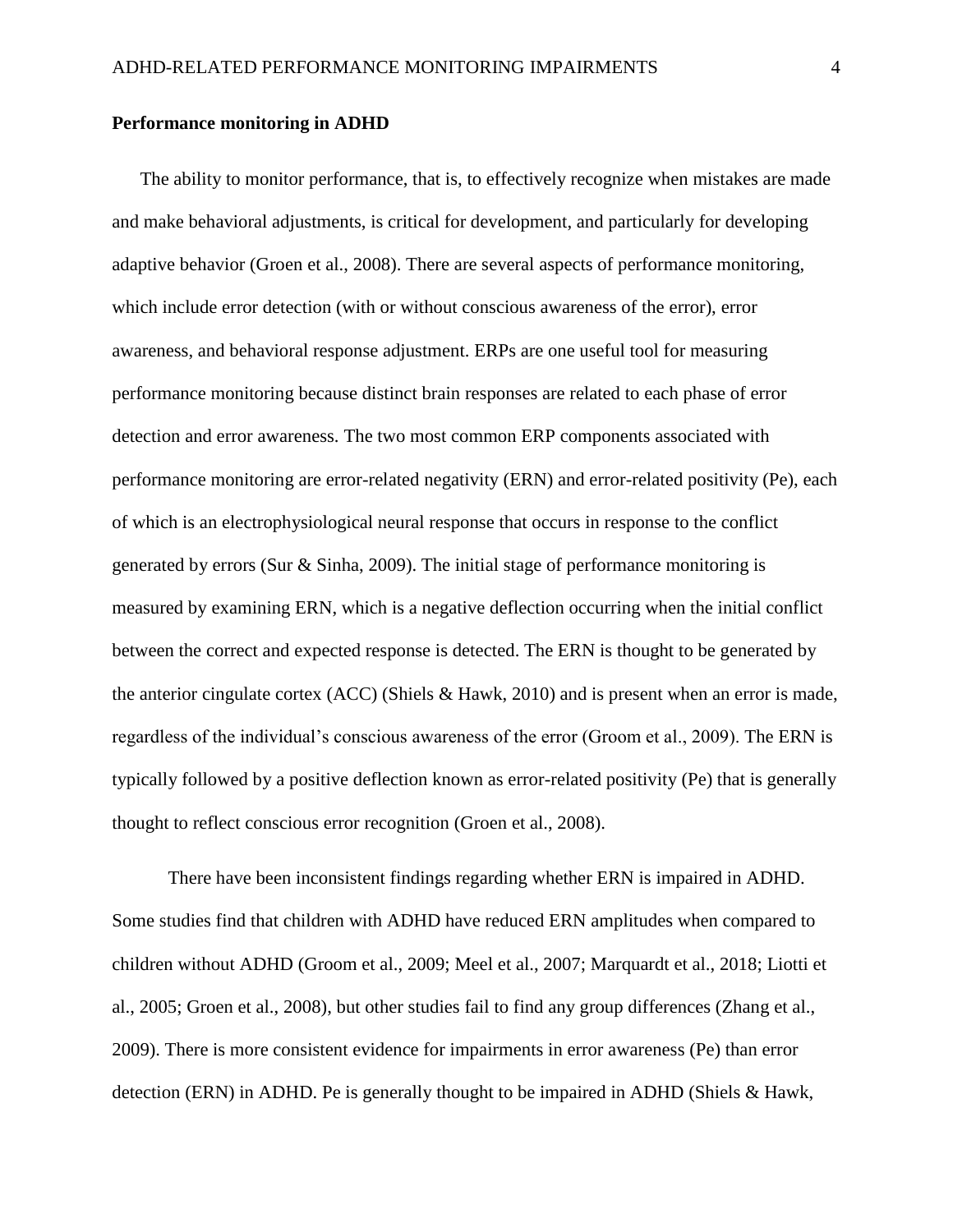2010), which is determined by smaller Pe amplitudes in ADHD groups (Jonkman et al., 2007; Wiersema et al, 2009; Overtoom et al., 2002; Groen et al., 2008) Moreover, some studies have found differences in Pe even when there are not differences in ERN. For example, Wiersema et al. used a visual go/no-go computerized task on adults with and without ADHD to determine if error-processing deficits persisted into adulthood, and found that there were no differences in ERN, but that adults with ADHD displayed a smaller Pe (2009). Nonetheless, other studies find differences in both ERN and Pe (Groen et al., 2008). This was also true for Marquardt et al. (2018), who used a modified flanker task and found that overt behavioral responses were the same, but that the ADHD group had both reduced ERN and Pe amplitudes when compared to healthy controls. In part, these discrepancies may be related to differences in handling of comorbidity with the ADHD group. Other possibilities include small sample sizes, different ERP measuring techniques, the paradigms/tasks selected, and heterogeneity associated with ADHD. Overall, impairments in conscious error awareness are more consistently found in ADHD than impairments in error detection, but mixed findings suggest that more research is necessary to reach a consensus regarding the parts of performance monitoring that are impaired in ADHD.

ERPs are an important tool for understanding error detection, especially in the first two stages of performance monitoring, because error-processing it is an internal process that a person may not even be aware is happening. The last phase of performance monitoring, which involves adjusting behavior after making an error, can be measured using reaction times. In particular, post-error slowing is a behavioral response adjustment that can be measured on trials following an error (Shiels & Hawk, 2010). It is usually determined by comparing the average reaction time following a correct response, to the reaction time following an incorrect response. Most typically-developing children are slower to respond after making a mistake, which helps them to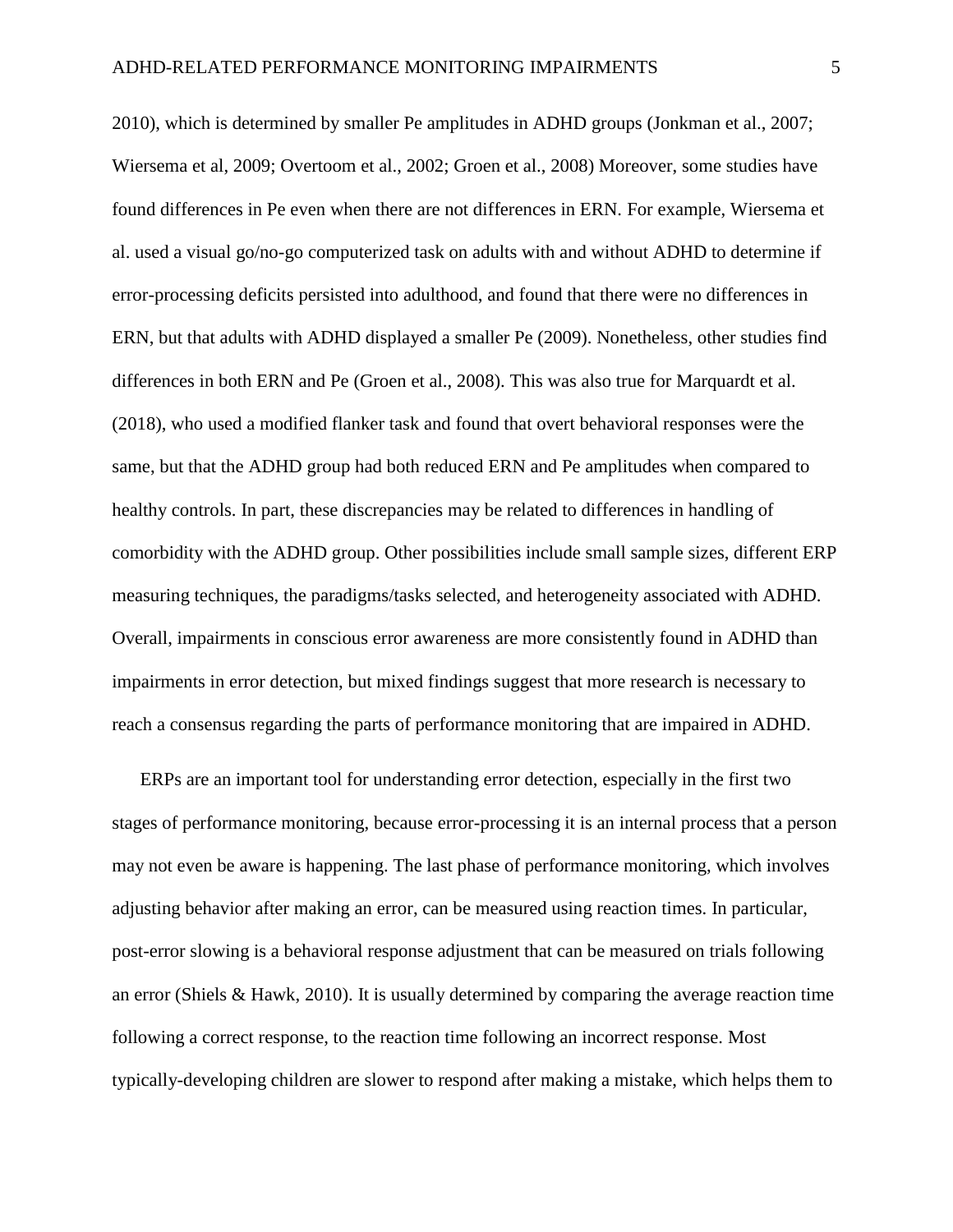be sure their next response is correct. Many studies have found that ADHD individuals make significantly more errors on cognitive tasks than non-ADHD controls, while showing less posterror slowing (Shalaine Payne, 2017; Wiersema et al., 2009; Jonkman et al., 2007; Schachar et al, 2004), suggesting that they exhibit poorer adaptive control (Shiels & Hawk, 2010). This may be because children with ADHD are not recognizing their mistakes (which would be seen using ERN or Pe), or because even when they recognize mistakes, they are not able to change their behavior. By looking at all three phases of performance monitoring, this research will help clarify which parts of performance monitoring are affected in ADHD.

# **Role of comorbid emotion dysregulation in ADHD**

The majority of studies on performance monitoring in ADHD have not accounted for comorbid externalizing disorders, such as Oppositional Defiant Disorder (ODD), which is characterized by argumentative behavior and severe anger or irritability. This is an important consideration because it is estimated that up to 35% of individuals diagnosed with ADHD also have ODD (Barkley, 2015). Unfortunately, the differences in error processing between ADHD and ODD groups, is not well understood or widely studied (Jarret & Hilton, 2017). Some studies have suggested that externalizing behavior disorders (ADHD or ODD) are associated with reduced ERN amplitudes (Meyer & Klein, 2018). However, it remains unclear whether impairments are due to attentional difficulties associated with ADHD, or more to comorbid ODD symptoms. In addition, there are even fewer studies that have examined whether Pe is related to comorbid ODD, and what effects ODD has on post-error slowing. Thus, the next question this research will attempt to answer is whether performance monitoring impairments in ADHD adolescents can be attributed to the presence of comorbid externalizing disorders.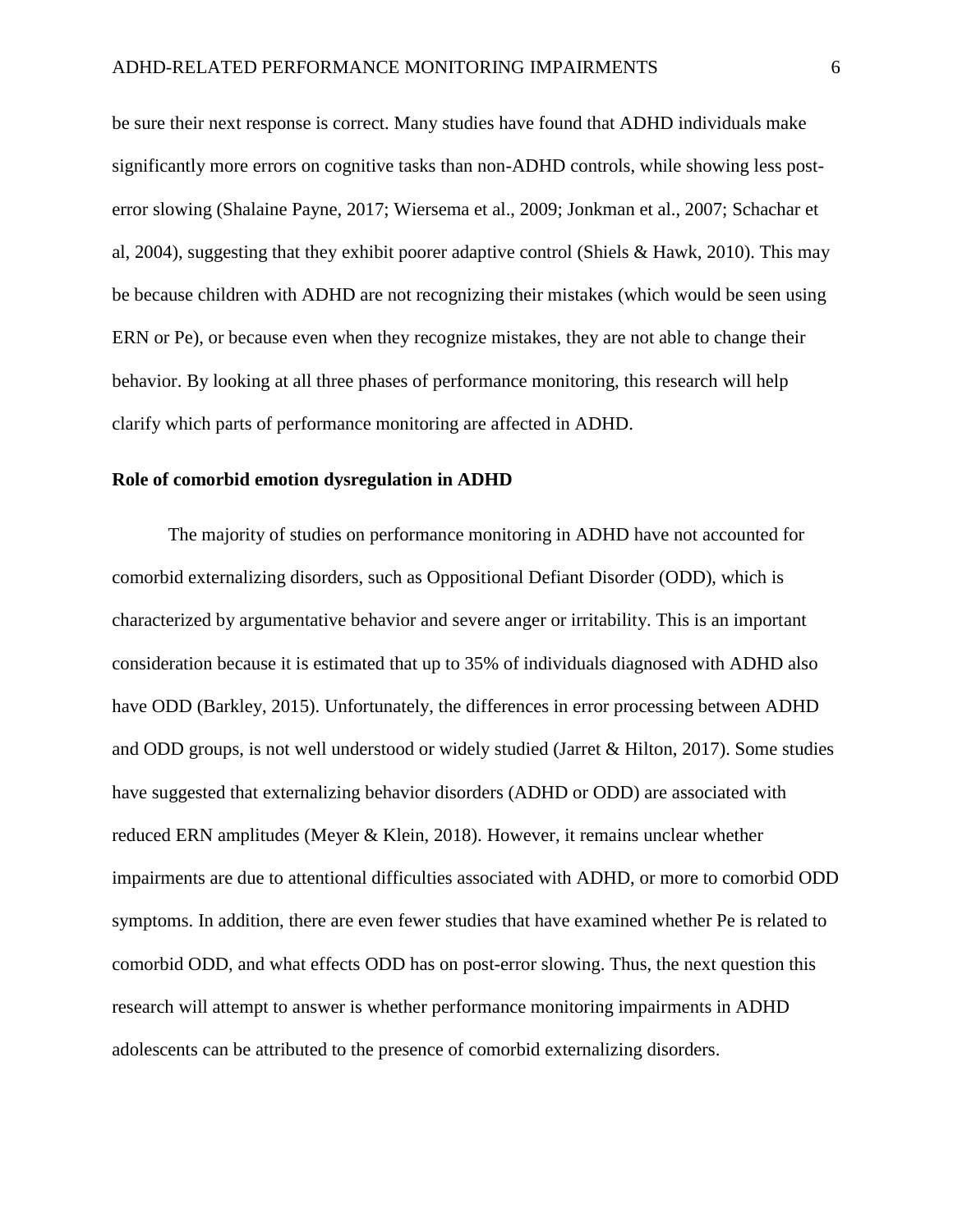Even when children with ADHD do not meet full criteria for comorbid ODD, there is increasing evidence suggesting that emotion dysregulation is an important component of the disorder. Deficits in emotion regulation are associated with more emotional arousability, excitability, and lability, as well as more frustration, quickness to anger, impatience, and hostility (Barkley, 2015). Studies have found that some, but not all, children and adults with ADHD respond to emotional stimuli differently, with the majority of literature focusing on the dysregulation of negative emotions (Bunford et al., 2015). However, more research is also proposing that ADHD impairments exist for both the ability to regulate positive and negative emotions (Karalunas et al., 2019; Karalunas et al., 2014; Sjowall, 2012; Martel & Nigg, 2006; Braaten & Rosen, 2000). There is already evidence that individuals with ADHD may respond differently to emotional stimuli than typically-developing children. For example, by measuring reaction time on a visual-emotional oddball-paradigm, Raz & Dan (2015) determined that ADHD participants responded slower to happy faces than controls, and responded the fastest to angry faces. This suggests that there might be stronger responses to negative stimuli, which is also consistent with the results of Shusjakova et al. (2018). Despite growing recognition of the importance of emotion in ADHD, studies have not yet examined how emotional context affects performance monitoring. Rather than using neutral tasks, this experimental study uses an emotional go/no-go with three emotion conditions in order to examine possible effects that emotion might have on performance monitoring.

#### **Relationships between performance monitoring and ADHD symptoms**

Lastly, this research will determine if performance monitoring ability can explain ADHD symptom changes across development. It is unclear why some individuals with ADHD appear to move into remission, while other see their ADHD symptoms persist into adulthood (Michelini et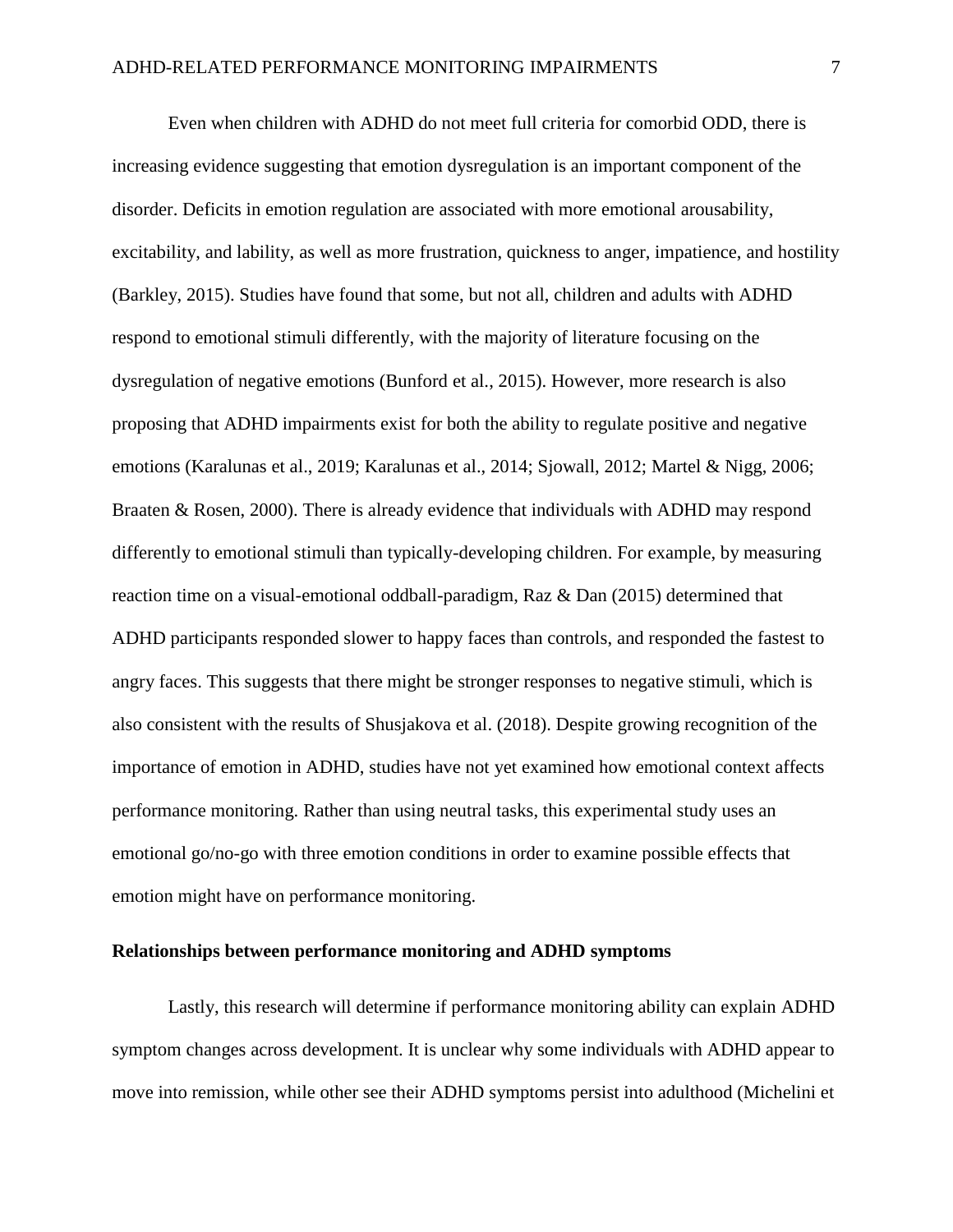al., 2016). Perhaps the ability to monitor mistakes and adapt behaviors to avoid repeating those same mistakes is an important tool for learning and developing self-regulation. Therefore, impairments in conscious error-awareness, measured by diminished Pe amplitudes, may have important implications for development and symptom trajectories, with some studies finding diminished amplitudes associated with symptom persistence (Meel et al., 2007; Michelini et al., 2016). However, the first large scale study examining the relationship between performance monitoring and symptom change found that ADHD remitters had better overall error processing for *both* stages of performance monitoring (ERN and Pe) than ADHD persisters (Michelini et al, 2016). There is also little research examining post-error slowing and its potential relationship with symptom change. Overall, more longitudinal research is necessary to examine what stages of performance monitoring can potentially be associated with the remission or persistence of ADHD symptoms.

# **Current Study**

The current study examines whether differences in performance monitoring on an emotional go/no-go task are related directly to ADHD or are explained by the comorbid presence of Oppositional Defiant Disorder. For the first time in the literature, we also consider whether these impairments change under different emotional conditions. Finally, the study examines whether differences in performance monitoring can help explain heterogeneity in symptom trajectories in ADHD. We hypothesize that 1) ADHD participants will be more impaired on measures of performance monitoring (ERN, Pe, post-error slowing) when compared to controls; 2) ADHD participants with and without comorbid ODD will have equally impaired performance monitoring (indicating that both disorders have impairments in error processing); and 3) that better performance monitoring will predict greater ADHD symptom remission.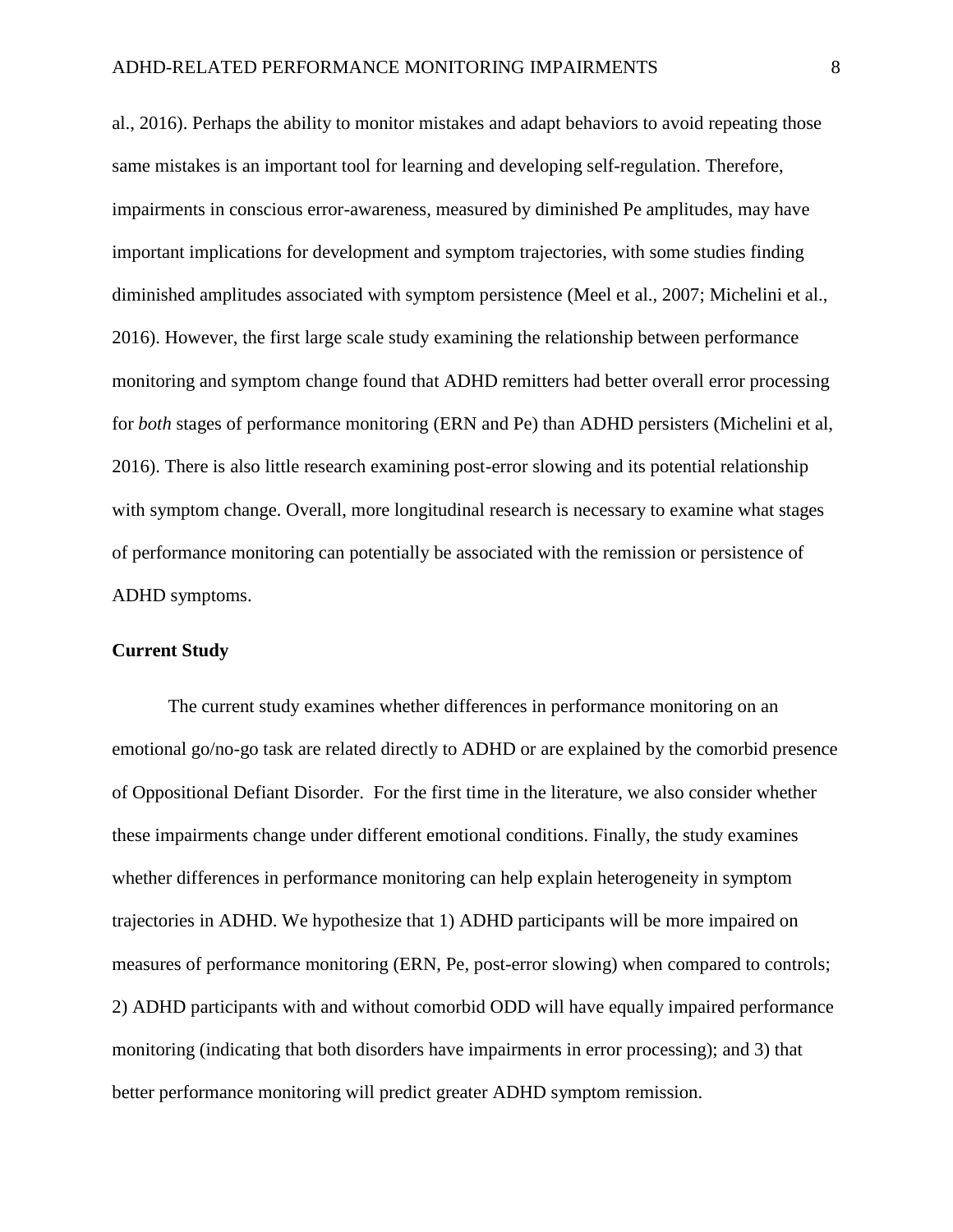#### **METHODS**

#### **Participants**

Methods are also described in Alperin et al. (2017). 122 participants were recruited from a larger ongoing longitudinal study to participate in an additional EEG visit onsite. Although the larger study was longitudinal, each child participated in a single EEG visit. The EEG visit occurred at either Year 5, 6, or 8 of the longitudinal study depending on when the child enrolled. Participants were initially recruited from the Portland, OR area using community-based strategies such as public advertising and local outreach. This study was approved by the Institutional Review Boards at Oregon Health and Science University. Participants recruited from the longitudinal study were between 7-11 years of age when they enrolled and therefore 12- 16 years old at follow up.

Individuals were initially screened over the phone, and upon admittance into the study, parents/legal guardians we given and asked to sign written informed consents and adolescents written assent. Parents/legal guardians and teachers were then asked to complete a series of standardized assessments including the ADHD Rating Scale (ADHD-RS V) and Connors Rating Scale, 3rd edition. Parents also completed an onsite semi-structured clinical interview (Kiddie Schedule for Affective Disorders and Schizophrenia, K-SADS) administered by a clinician, where they reported both current and lifetime symptom levels and impairment, as well as age of onset. Other assessments were also administered to adolescents, including a two-subset short form of WISC-IV (Block Design and Vocabulary) to measure IQ.

Symptom counts for inattention and hyperactivity-impulsivity were made using the parent (KSAD) and teacher (ADHD-RS) scores. These scores were combined using an "Or"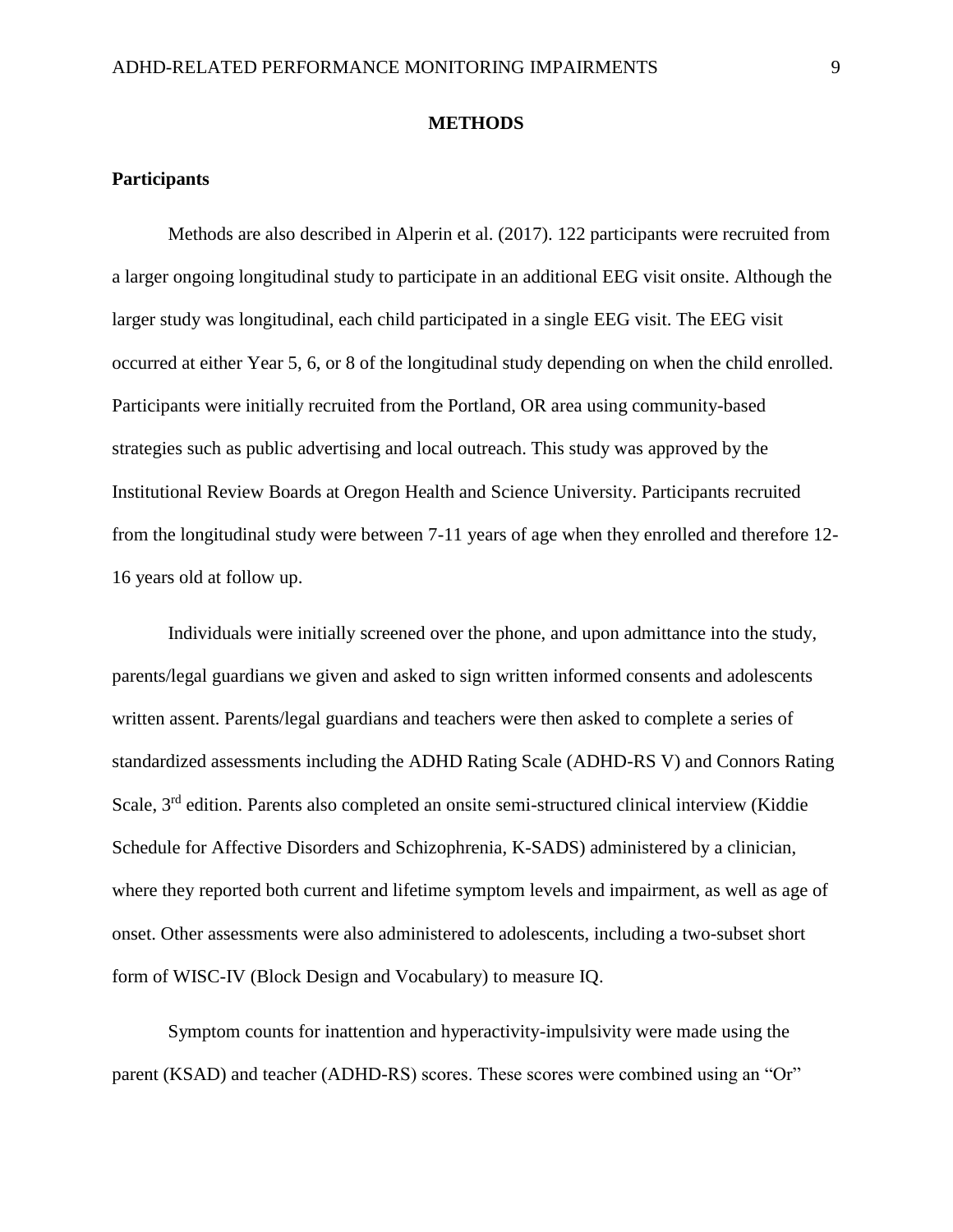algorithm. If either the parent or the teacher endorsed a symptom then it was counted. To be in the ADHD group, children needed to have at least 6 symptoms in at least one of the symptom domains (inattention or hyperactivity-impulsivity). To be in the control group, children needed to have 4 or fewer current ADHD symptoms, 3 or fewer inattentive symptoms, and 3 or fewer hyperactive symptoms. Children also needed to meet DSM criteria for cross-situational severity and impairment on the KSAD.

# **Exclusion Criteria at Baseline**

Participants were screened over the phone for medication usage and neurological impairments. They were excluded if they were prescribed long-acting, non-stimulant psychotropic medications, had a history of seizures or head injuries that lead to loss of consciousness, had a history of substance use, were previously diagnosed with an intellectual disability, autism spectrum disorder, or psychosis. Individuals experiencing major depressive episodes and those with IQ<70 were also excluded from participating.

# **Medication Washout**

All adolescents with ADHD who were taking stimulant medications were required to be off their stimulant medications for either 24 hours (short-lasting stimulants) or 48 hours (longlasting stimulants) prior to the EEG testing.

# **ODD Ratings**

Oppositional Defiant Disorder symptoms were assessed using the symptom count from the KSAD. On this measure, each DSM symptom is rated as "present (1)" "subthreshold (0.5)," or "absent (0)". The symptom count is the sum of each symptom rating. For the analyses, participants with ADHD were assigned to either an ADHD-Only Group (ODD symptoms < 2.5,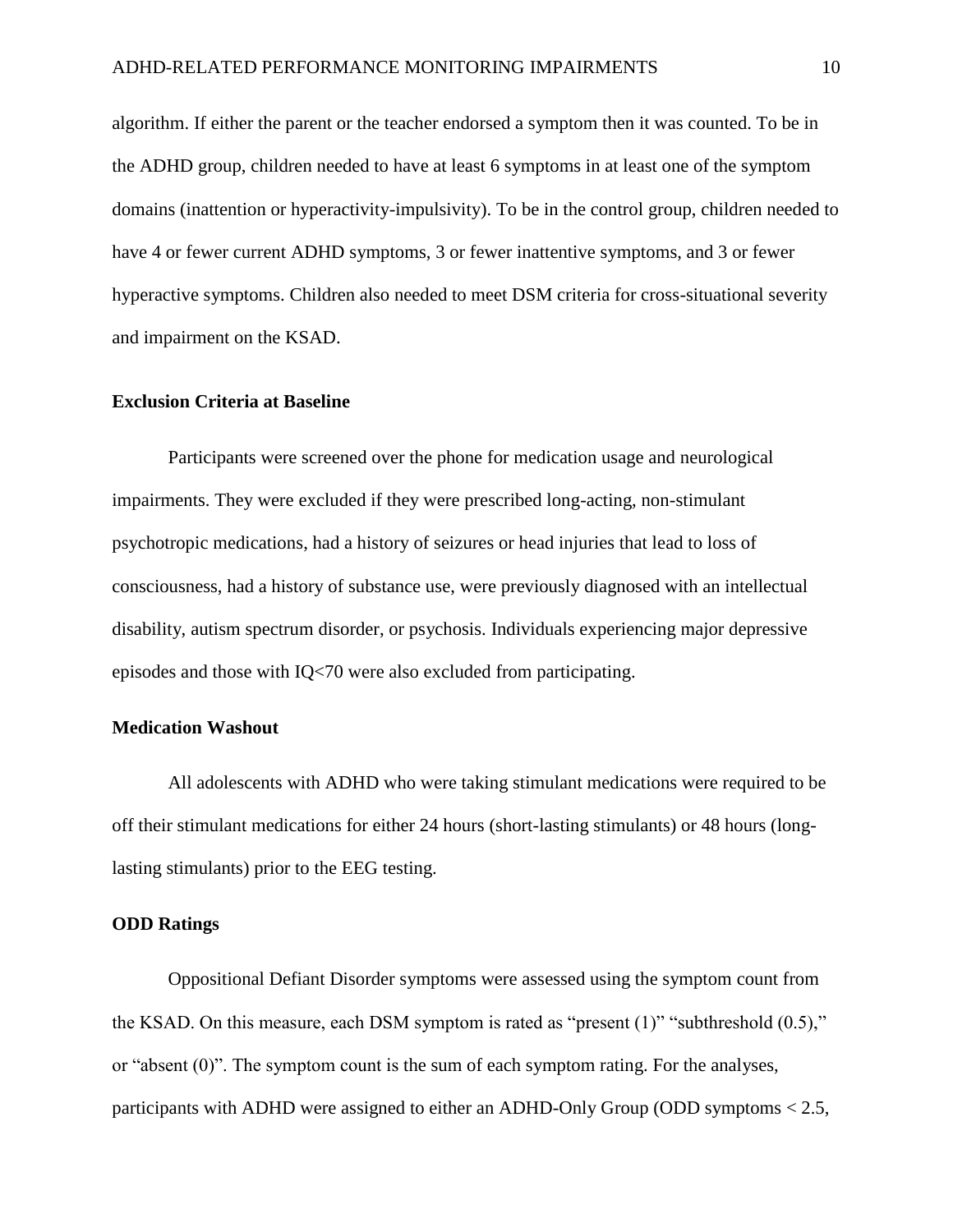$n=48$ ), an ADHD-ODD Group (ODD symptoms  $> 2.5$ ,  $n=12$ ), or excluded (ODD symptoms  $=2.5$ ,  $n=2$ ). The ADHD-Only and ADHD-ODD groups were compared to each other and to the Control group.

## **Symptom Change**

ADHD symptom change was determined by subtracting the total number of ADHD symptoms (combined OR algorithm KSAD + teacher ADHD-RS as described above) at year one of the longitudinal study from the current number of ADHD symptoms assessed at follow up EEG testing visit.

## **Experimental Procedure**

The emotional go/no-go task consisted of three separate conditions (happy, neutral, fear) that were counterbalanced, with 70% go trials and 30% no-go trials. For each condition, participants were shown a series of 12 grey scaled faces (50% male, 50% female) from the NimStim set (Tottenham et al., 2009) and asked to respond to specific targets by pressing the spacebar on the computer keyboard. A total of 172 trials were presented for each condition, divided into two equal blocks (86 trials each). Condition order was counterbalanced across participants. In the happy condition, participants were instructed to respond via a key press to all happy faces, and to withhold a response for neutral faces. Likewise, in the fear condition, participants responded only to the fear faces and inhibited responses to neutral faces. The neutral condition consisted of all neutral faces in which participants were instructed to only respond to either the male faces or female faces, depending on the block (which was counterbalanced). Prior to testing, participants were given a short practice task to ensure understanding.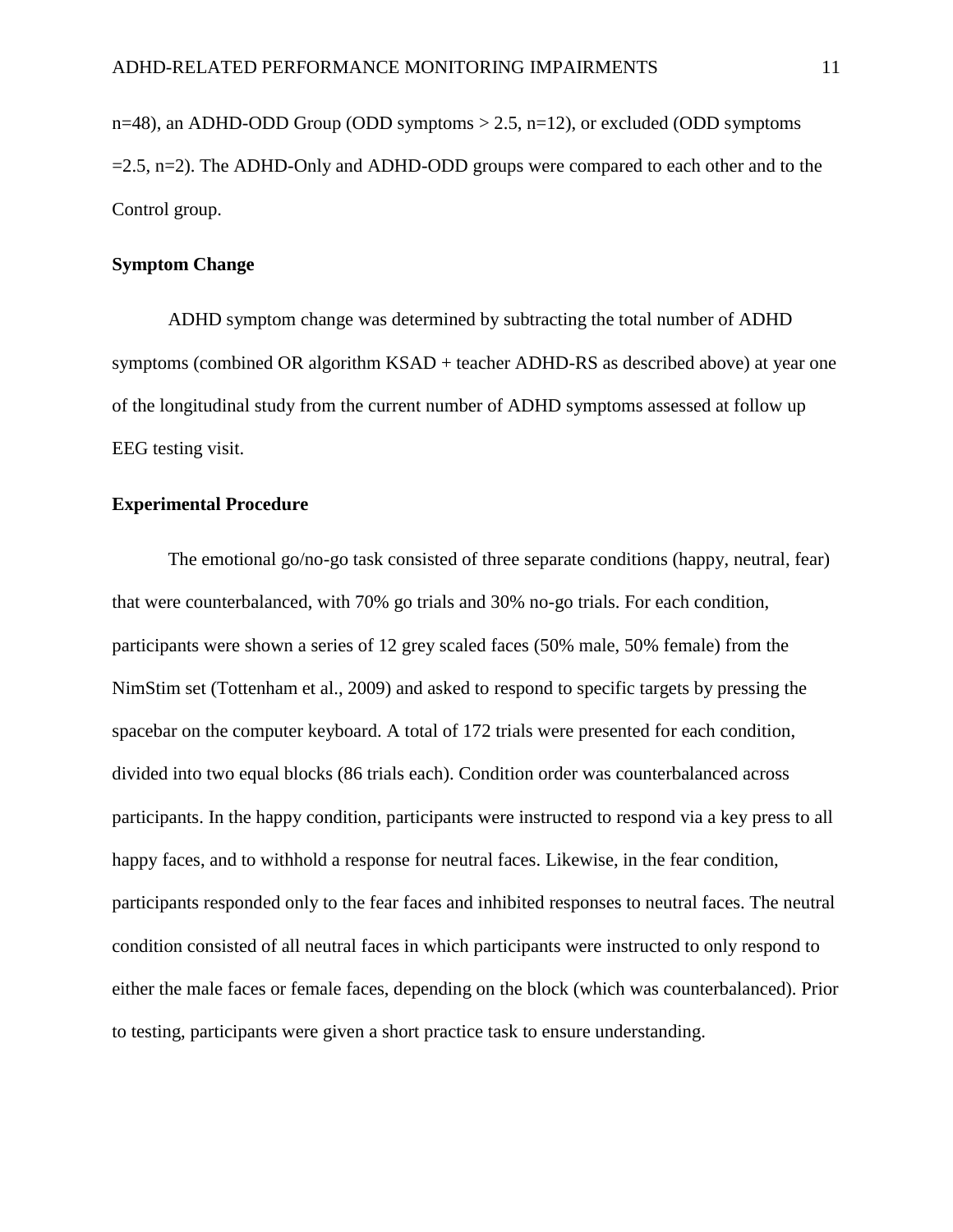### **Post-error slowing**

Post-error slowing was measured on correct go trials following no-go errors (i.e., after the participant responded to a face when they were supposed to inhibit). Participants who did not have any no-go errors followed by a correct go trial were excluded from analysis, so the final sample size for this analysis was ADHD= 57, Control= 46. Post-error slowing was calculated as the difference between the average RT for correct Go trials *not* preceded by errors and the RT for correct Go trial immediately following errors.

## **ERP Recordings and Analysis**

EEG recording and data preprocessing were identical to Alperin et al. (2017). EEG was recorded at 500Hz with 32 Ag-AgCl active electrodes using PyCorder v1.0.9. The electrode array was based on the international 10–20 system centered at Cz. EEG signals were amplified by a BrainVision actiCHamp2 amplifier (Cary, NC). EEG data were analyzed using ERPLAB and EEGLAB toolboxes for MATLAB. Steps included: resampling to 250 Hz, re-referencing to the average of all electrodes; filtering using an IIR filter with a bandwidth of .01–50 Hz; and removing eye artifacts independent component analysis. Recordings were referenced to Cz online then re-referenced offline. Response-locked epochs were created by time-locking to each incorrect no-go response. A baseline period of -600, -400ms was used corresponding to approximately -200 to 0ms before the response. Trials not used in the analyses if they contained baseline drift or movement artifacts greater than 90 μV. Based on *a priori* criteria, a participant's data for a given condition were excluded from analyses if >50% of the total trials were rejected due to artifacts. Pe and ERN amplitudes were measured using numerical integration at site Cz (See **Figure** 1), which is a common site for analyzing error-awareness components during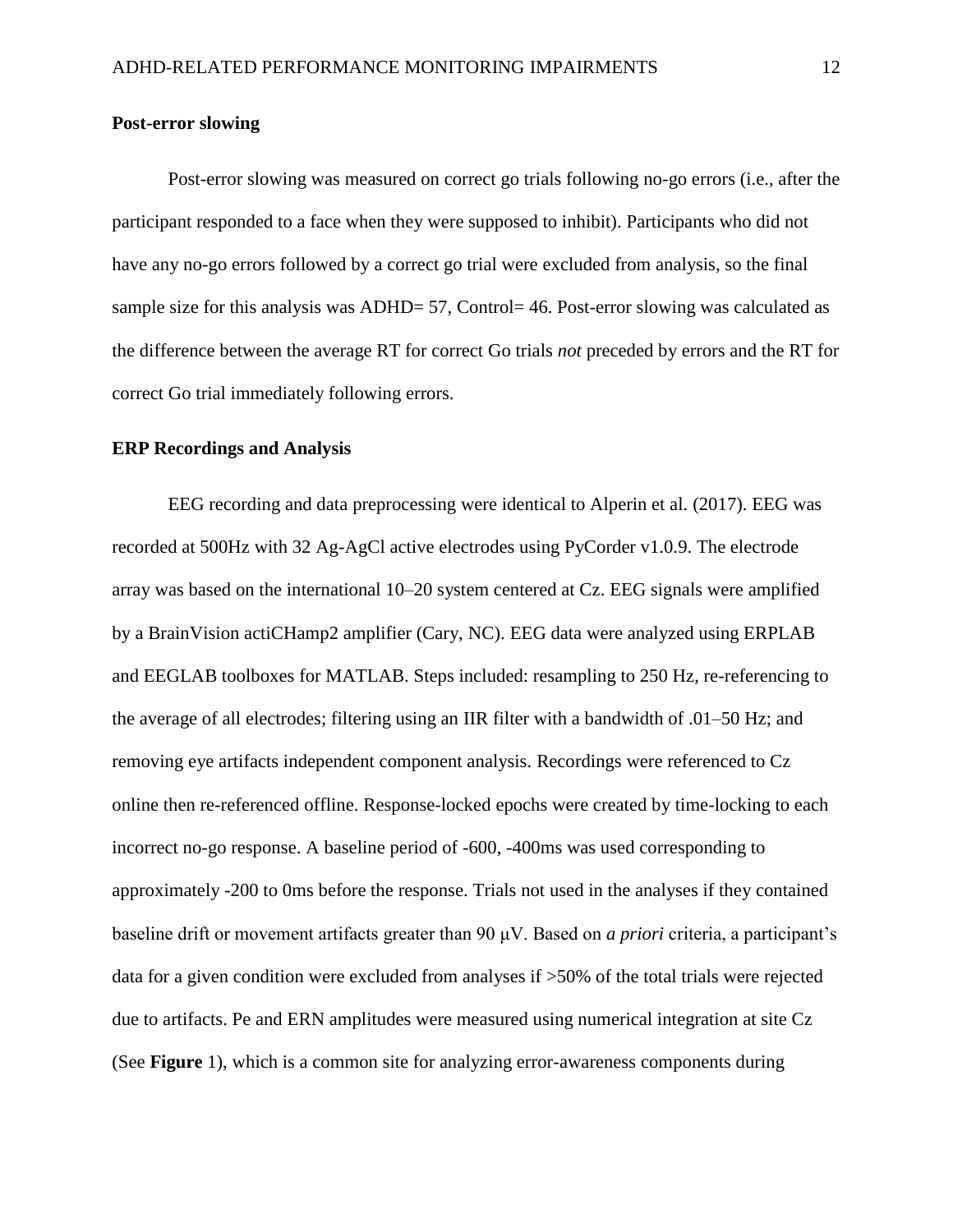adolescence. Pe was measured between latencies 200 and 400ms following an incorrect no-go trial. ERN was measured between -100 and 100ms also using numerical integration.

## **Data Analyses**

All data was analyzed using SPSS v 24. Analysis included a series of repeated measures ANOVAs, both with and without covariates (age and sex), as well as a linear regression.

#### **RESULTS**

### **Sample description**

Adolescents with  $(M=13.7 \text{ years})$  and without ADHD  $(M=14.0 \text{ years})$  did not significantly differ in age  $(p=.232)$ , but those with ADHD did have lower IQ scores  $(p=.003)$ . The ADHD group also had more males (75.8%) than females (24.2%). However, when compared to the proportion of males in the control group (60%), there were no significant differences in sex  $(p=.069)$ . See **Table 1** for a description of the sample.

# **Group Differences**

**ERN and Pe Amplitudes.** There were 122 participants (ADHD= 62, Control= 60). 2 (group: ADHD, Control) x 3 (emotion: happy, neutral, fear) repeated measures ANOVAs were run with sex and age as covariates. There was a marginally significant difference between the ADHD group (M=1.040, SD=0.072) and Control group (M=1.240, SD=0.073) on mean ERN amplitudes,  $F(1,118)=3.719$ ,  $p=.056$ ,  $\eta^2=.03$ . The ADHD group trended towards having smaller ERNs. There were no main effects of Emotion *F*(2,236)=1.808, *p*=.166, and no significant ADHD x Emotion interaction *F*(2,236)=.412, *p*=.663. See **Figure** 2 and **Figure** 3.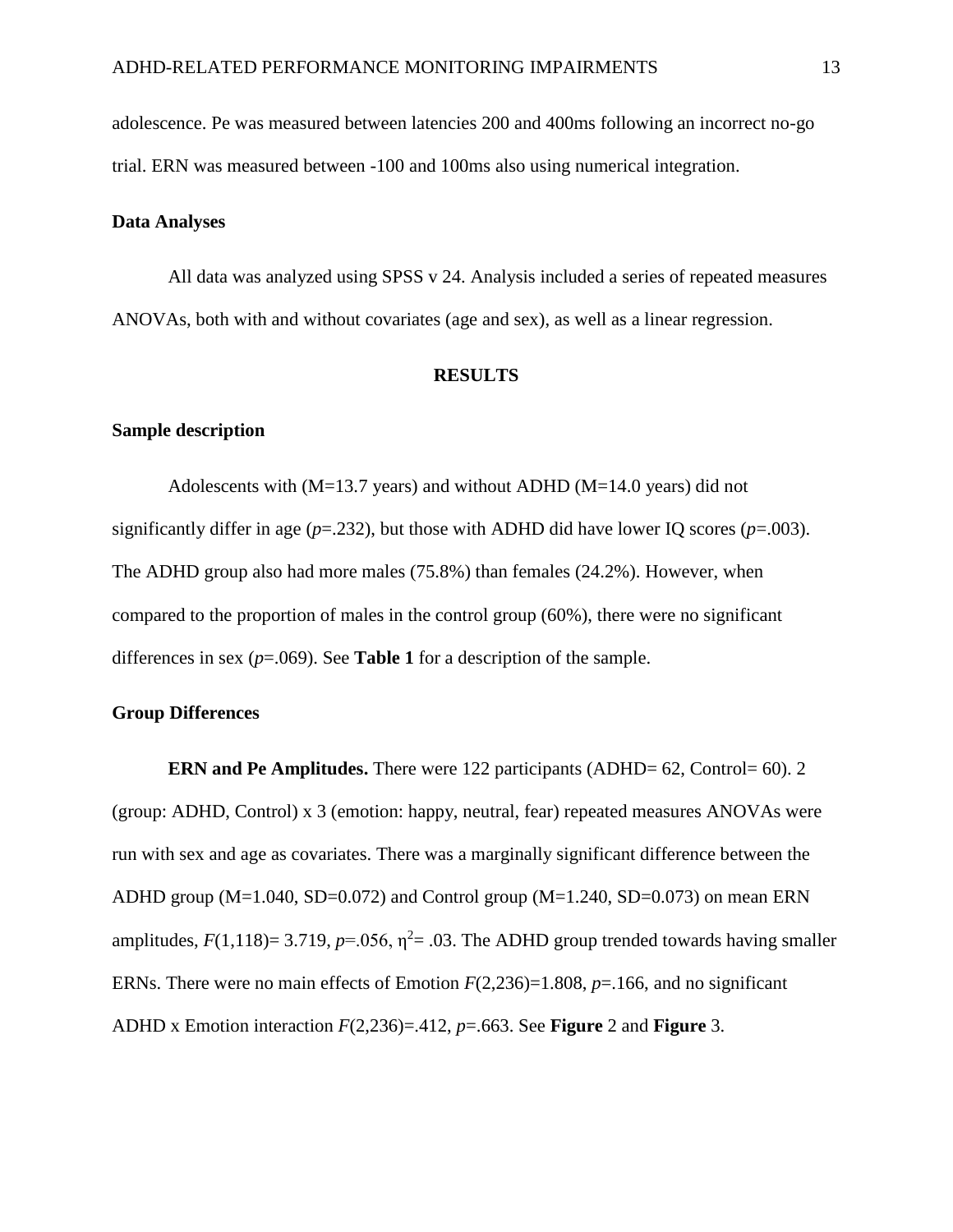A separate 2 (group: ADHD, Control) x 3 (emotion: happy, neutral, fear) repeated measures ANOVA showed there was a significant relationship between ADHD status and Pe amplitudes, with the Control group  $(M=1.728, SD=0.121)$  having higher mean Pe amplitudes than the ADHD group (M=1.369, SD=0.119),  $F(1,118) = 4.384$ ,  $p=0.038$ ,  $\eta^2 = 0.036$ . There were no main effects of emotion,  $F(2,236)=1.321$ ,  $p=.269$ , and no significant interaction,  $F(2,236)=.681$ , *p*=.507. See **Figure** 2 and **Figure** 3.

**Post-Error Slowing.** A 2 (group: ADHD, Control) x 3 (emotion: happy, neutral, fear) repeated measures ANOVAs showed there were no significant post-error slowing differences between groups  $F(1,99) = .033$ ,  $p = .86$ , and no main effect of emotion,  $F(2,198) = .776$ ,  $p = .46$ . However, there was a significant interaction between emotion and ADHD status,  $F(2,198)=3.758$ ,  $p=.025$ ,  $\eta^2=.04$ . In other words, the ADHD group had a faster response time following errors in the Happy condition than controls, but a slower response time following errors in the Fear condition than controls. They did not differ from controls in the neutral condition. See **Figure** 4.

# **Comorbidity Group Differences**

**ERN and Pe Amplitudes.** A 3 (group: ADHD-only, ADHD-ODD, Control) x 3 (emotion: happy, neutral, fear) repeated measures ANOVA showed there was no significant difference in ERN amplitudes between the three symptom groups,  $F(2,115)=2.385$ ,  $p=.097$ ,  $\eta^2=.040$ . There were also no main effects of emotion and no interaction.

A separate 3 (group: ADHD-only, ADHD-ODD, Control) x 3 (emotion: happy, neutral, fear) repeated measures ANOVA showed there was a marginally significant difference in Pe amplitudes between the symptom groups, *F*(2,115)=2.989, *p*=.054. Controls had larger Pe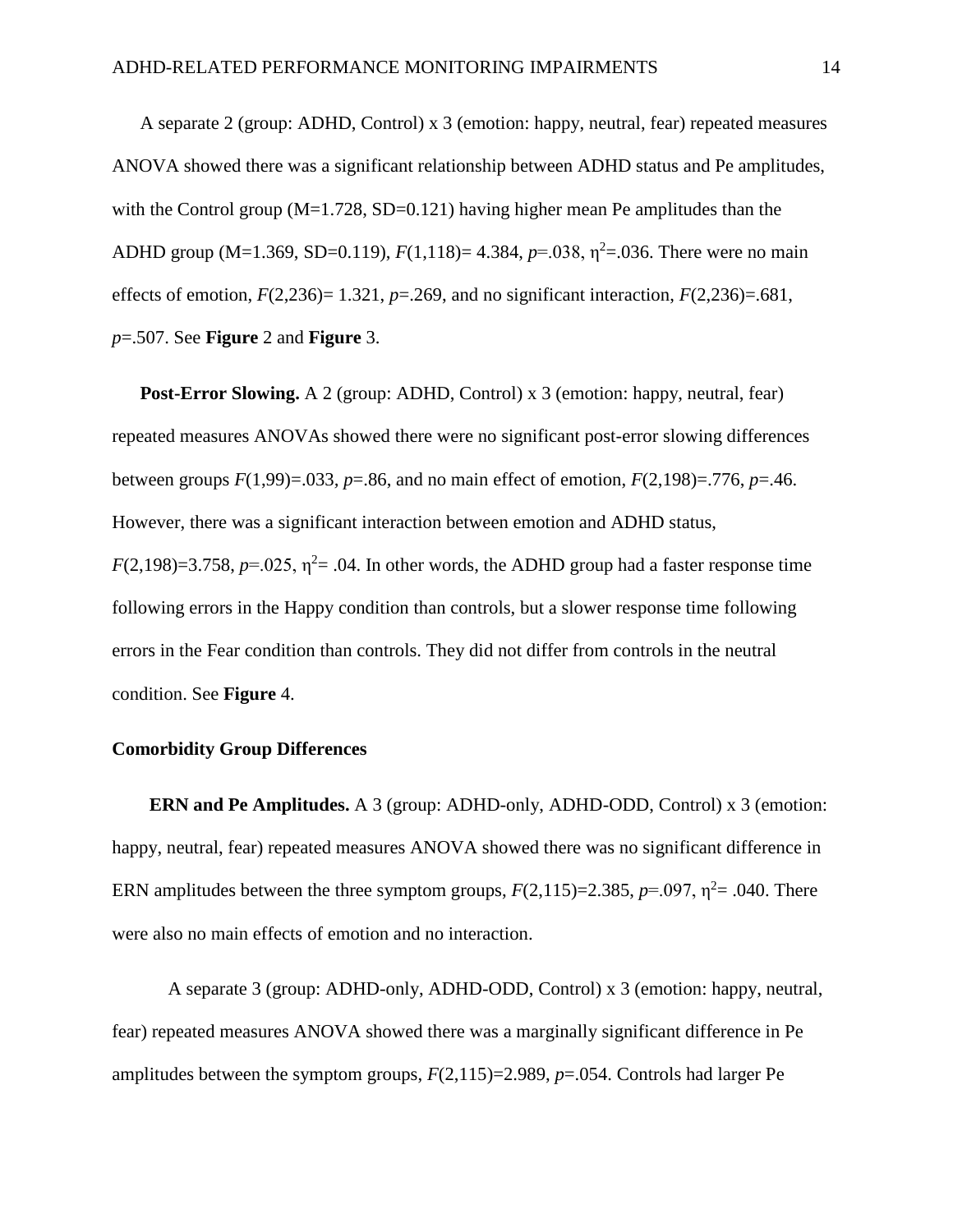amplitudes than both the ADHD-Only and ADHD/ODD groups across all conditions. The ADHD-only group had a trend towards higher Pe amplitudes than the ADHD/ODD group.

## **Predicting Symptom Change**

There was no significant relationship between ERN Fear or Gender and symptom change (all  $p > .49$ ). Adding covariates to the model did not change the results. However, larger Happy ERN predicted greater symptom improvement  $(R^2=0.057, p=.016)$ . When covariates were added to the model, ERN remained marginally significant ( $R^2 = 105$ ,  $R^2\Delta = 0.031$ ,  $p = 0.070$ ).

There were no significant relationships between Pe and symptom change (all *p >*.38). Adding covariates to the model did not change the results.

There were no significant relationships between post-error slowing and symptom change (all  $p > 0.37$ ). Adding covariates to the model did not change the results.

# **DISCUSSION**

This research examined if performance monitoring abilities are different between ADHD adolescents and controls. The second aim of this research was to determine if performance monitoring impairments were primarily attributed to the comorbid presence of Oppositional Defiant Disorder. Lastly, we examined if performance monitoring components could predict ADHD symptom trajectories.

Results showed group differences for both components of performance monitoring. The ADHD group appeared to have slightly smaller ERN amplitudes than controls, suggesting that initial error detection and general monitoring may be slightly more impaired in adolescents with ADHD. This aligns with the research of Groom et al. (2009) and Meel et al. (2007), who also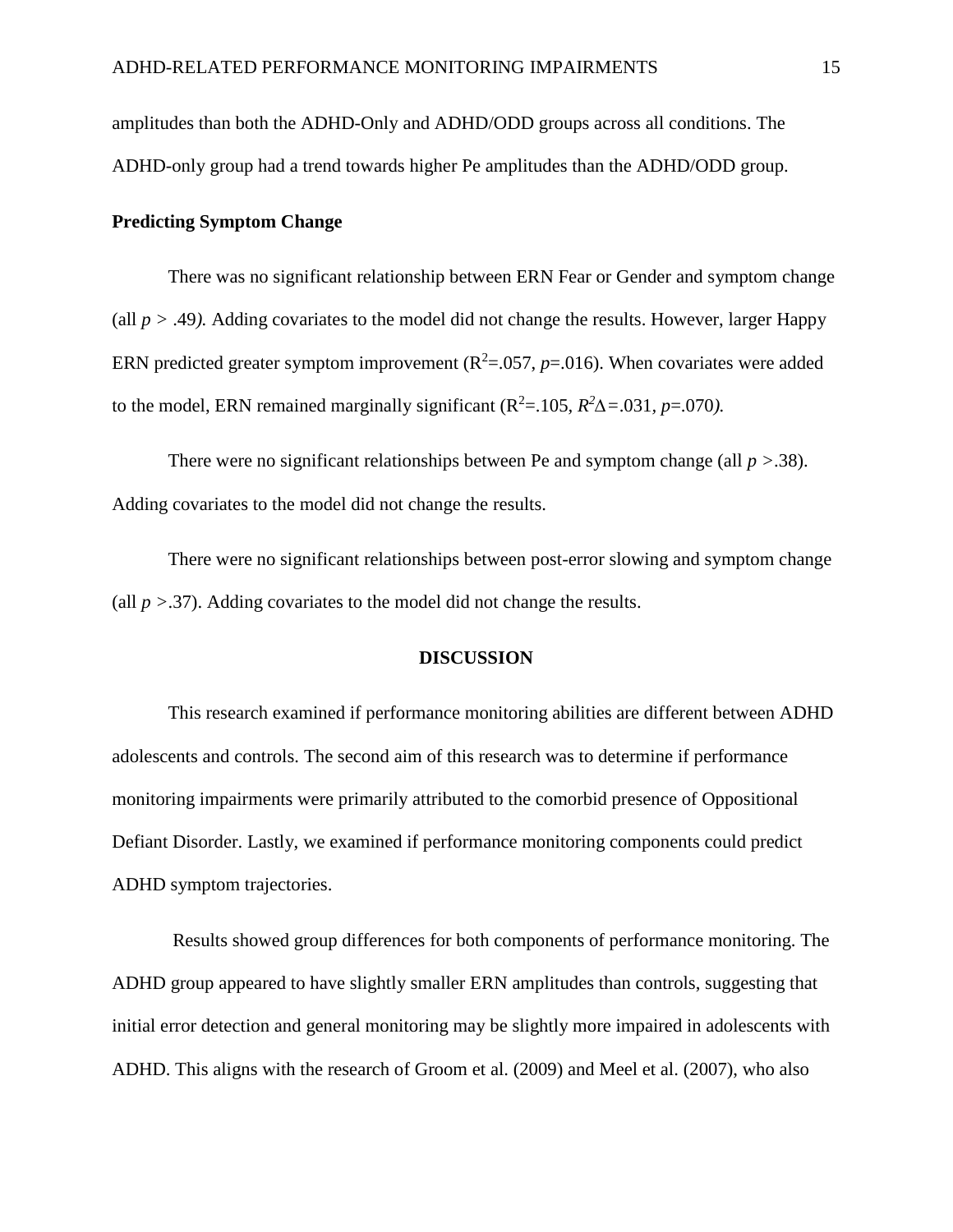reported diminished ERN amplitudes in the ADHD group compared to controls. These results differ from other studies, which found no group differences for ERN (Wiersema et al., 2009; Zhang et al., 2009). The ADHD group also appeared to have smaller Pe amplitudes than controls, which is consistent with other studies (Marquardt et al., 2018; Wiersema et al., 2009), and suggest a greater lack in conscious error awareness. Our research supports prior research that has found more consistent evidence for impairments in Pe than ERN (Shiels & Hawk, 2010). The group differences found in this study were consistent across all of the emotion conditions, so neurophysiological evidence did not support any specific effects of emotion on error processing.

Overall, results suggest that error processing is impaired in ADHD adolescents and that the ability to detect errors is not dependent on emotion. In contrast, post-error slowing differences in ADHD adolescents did appear to be dependent on emotion. The ability to make behavioral adjustments following a mistake was impaired for both fear and happy emotions but in opposite ways. In the happy condition, ADHD adolescents exhibited less post-error slowing, and therefore impaired behavioral adjustment, compared to controls. On the other hand, ADHD adolescents showed more post-error slowing than controls on the fear emotion conditions. This demonstrates the importance of considering emotion regulation differences in ADHD adolescents. Literature suggests that individuals with ADHD may have difficulty regulating emotions and therefore show a stronger response to both positive and negative emotional stimuli. In this case, adolescents with ADHD may get overly excited and display a greater approach response to positive stimuli (the happy faces), but a greater withdrawal response to negative stimuli (fear faces), both of which prevent them from appropriately adjusting their behavior. Overall, results suggest that adolescents with ADHD have impaired error processing that does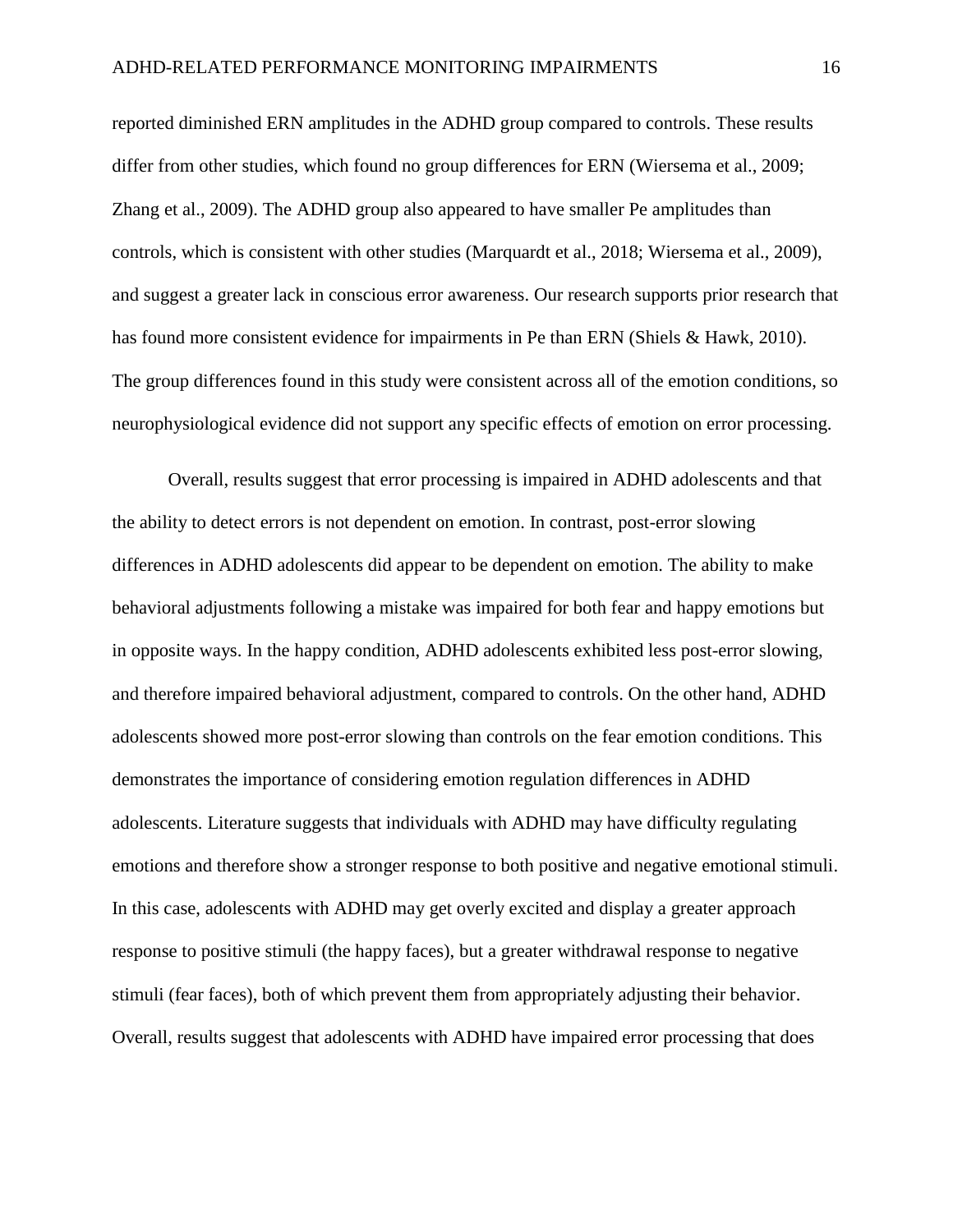not vary by emotion, but more difficulty adjusting behavior in emotional than non-emotional conditions.

When examining the three ODD-related symptom groups, the ERN amplitudes for ADHD adolescents with and without ODD symptoms and the controls were not significantly different, suggesting that initial unconscious error awareness and monitoring ability was about the same. In other words, ODD did not appear to have a significant effect on unconscious errorawareness for ADHD individuals. However, results showed marginally significant differences for Pe amplitudes between the three groups, with the ADHD-ODD having marginally smaller mean Pe amplitudes than the ADHD-Only group. This could possibly indicate that ODD symptoms may have an influence on conscious error-awareness, although the effect may be small.

ADHD total symptom change was only predicted by ERN amplitudes for the happy condition. Higher ERN amplitude was associated with greater symptom improvement, and thus a greater decrease in the total number of ADHD symptoms. Michelini et al. (2016) also found that higher ERN amplitudes were associated with ADHD remitters, but that remitters also had higher Pe amplitudes. Our study showed that Pe was not associated with symptom change. The ability to regulate behavior and learn from mistakes in a variety of situations throughout adolescence may result in less overall ADHD symptom impairment. Therefore, better error detection in childhood could result in improved attention in late adolescence. This has clinical significance, because more interventions and additional assistance could be recommended for those individuals determined to be more at risk for symptom persistence.

While initial unconscious error-awareness had some ADHD predictability, conscious error-awareness was not predictive of ADHD symptom change, which was opposite of what was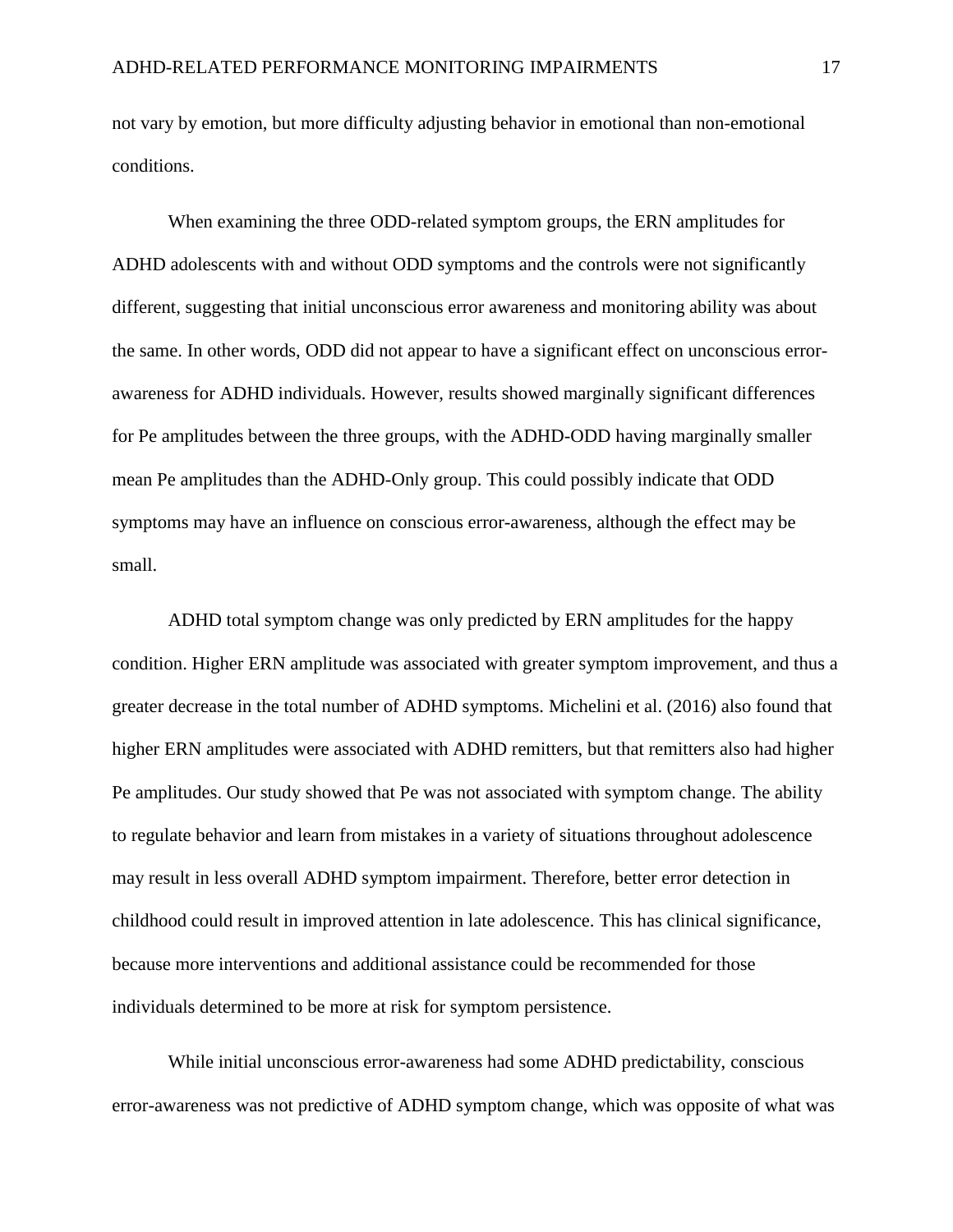hypothesized. Therefore, our results are more closely aligned with Michelini et al. (2016), who found that ADHD remitters had higher ERN amplitudes. Post-error slowing was also not predictive of symptom change.

#### **Limitations**

Findings should be interpreted considering several limitations. First, only one of our measures of performance monitoring predicted symptom change. Replicating the effect will be important for making sure it is not a false positive finding. Nonetheless, the ability to predict future symptom trajectories from a single measure of error-awareness earlier in childhood should not be taken lightly. The complexity of ADHD and the fact that this study was able to predict change over the course of 5-8 years provides more evidence for the importance of performance monitoring ability and emotion regulation in childhood. With earlier identification of ADHD children at risk for symptom persistence, hopefully additional help and resources will be made available. Additional help may come in many forms, including additional therapy/counseling for emotional and behavioral struggles, participation in afterschool learning programs, one on one tutoring, additional academic support, and individualized school curricula.

Another limitation to this study was that we had a very small sample of ADHD participants with comorbid ODD  $(n=12)$ . This may mean the lack of statistical power necessary to capture the real group differences if they existed. The reason for the lack of comorbid ODD is because children with comorbid ODD were not specifically targeted when our participants were recruited. Additional studies with larger comorbid groups are needed.

Lastly, it would have been more effective if our study design had performance monitoring data from year 1, instead of only at follow up. Although recording EEG measures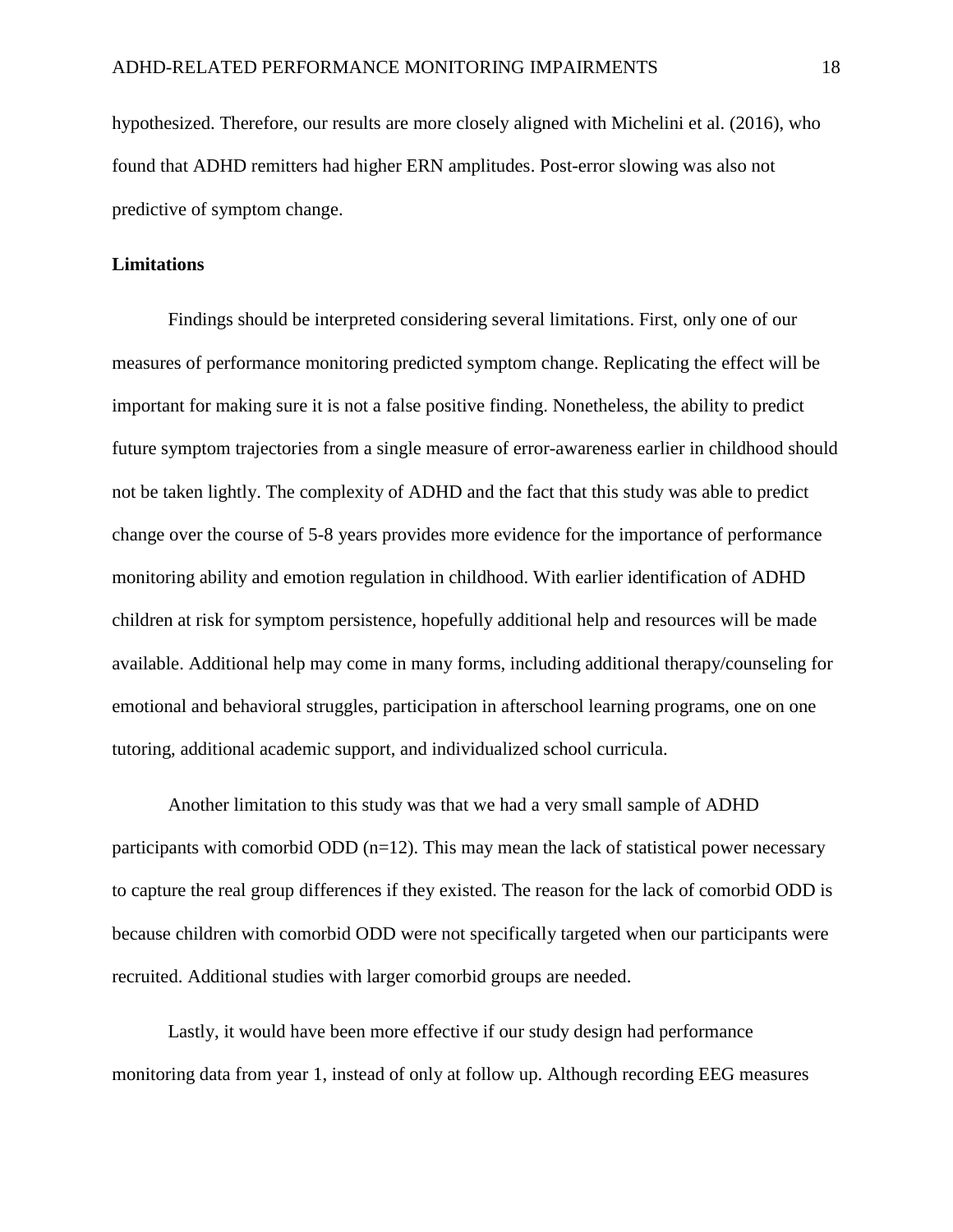years after the participants were initially recruited is not ideal, this method of data collection is not uncommon. This approach of collecting ERP data at later time points is similar to what other longitudinal studies have also done. The reason for our research design is partly because the EEG testing was not part of the initial longitudinal design. Even without year 1 EEG data, we were still able to have some confidence in predicting ADHD symptom change partly due to the assumption of rank order stability across development. The ERN and Pe measures are considered biomarkers (Martin et al., 2018), and we can generally assume that an individual's overall rank on these performance monitoring measures will remain relatively consistent across time.

# **Conclusions**

The current study found that children with ADHD have impairments in error detection and awareness that do not depend on emotion, but that problems adjusting behavior are worse under emotional than non-emotional conditions. In addition, impairments were generally not attributable to comorbid ODD. Finally, differences in error detection, particularly in positive emotion conditions, predicted ADHD symptom change. These results contribute to understanding how performance monitoring relates to symptom change, and to understanding emotion regulatory processes in ADHD.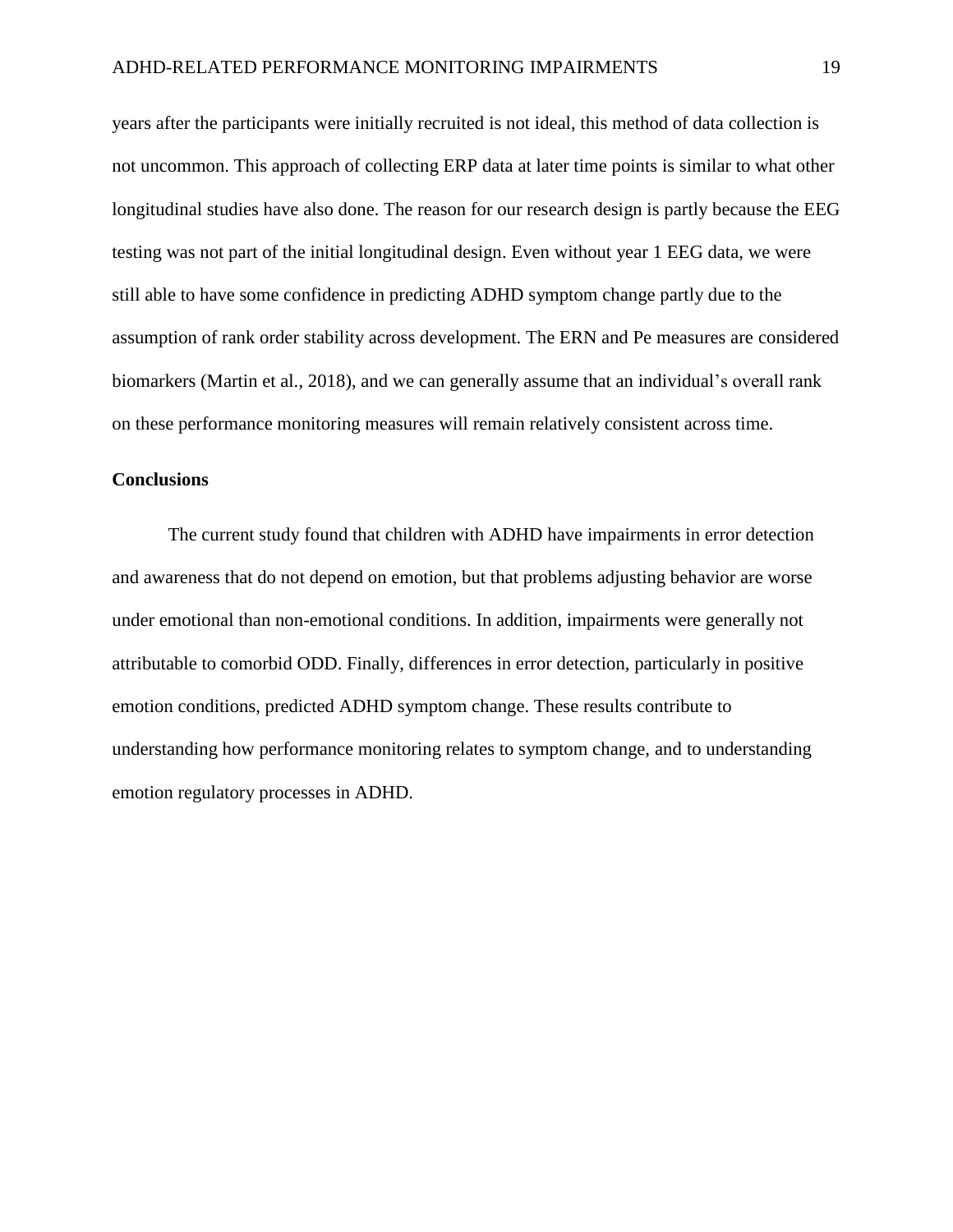#### **REFERENCES**

- Alperin, B. R., Gustafsson, H., Smith, C., & Karalunas, S. L. (2017). The relationship between early and late event-related potentials and temperament in adolescents with and without ADHD. *PloS one*, *12*(7), e0180627. doi:10.1371/journal.pone.0180627
- Barkley, R. A. (2015). Emotional dysregulation is a core component of ADHD. In *Attention-Deficit Hyperactivity Disorder: A Handbook for Diagnosis and Treatment* (4th ed., pp. 81-115). New York, NY: The Guilford Press.
- Braaten, E. B., & Rosén, L. A. (2000). Self-regulation of affect in attention deficit-hyperactivity disorder (ADHD) and non-ADHD boys: Differences in empathic responding. *Journal of Consulting and Clinical Psychology, 68*(2), 313-321. http://dx.doi.org/10.1037/0022- 006X.68.2.313
- Bunford, N., Evans, S. W., & Wymbs, F. (2015). ADHD and emotion dysregulation among children and adolescents. *Clinical Child and Family Psychology Review, 18*(3), 185-217. doi:10.1007/s10567-015-0187-5
- Danielson, M. L., Bitsko, R. H., Ghandour, R. M., Holbrook, J. R., Kogan, M. D., & Blumberg, S. J. (2018). Prevalence of parent-reported ADHD diagnosis and associated treatment among U.S. children and adolescents, 2016. *Journal of Clinical Child & Adolescent Psychology, 47*(2), 199-212. doi:10.1080/15374416.2017.1417860
- Groen, Y., Wijers, A. A., Mulder, L. J., Waggeveld, B., Minderaa, R. B., & Althaus, M. (2008). Error and feedback processing in children with ADHD and children with autistic spectrum disorder: An EEG event-related potential study. *Clinical Neurophysiology, 119*(11), 2476-2493. doi:10.1016/j.clinph.2008.08.004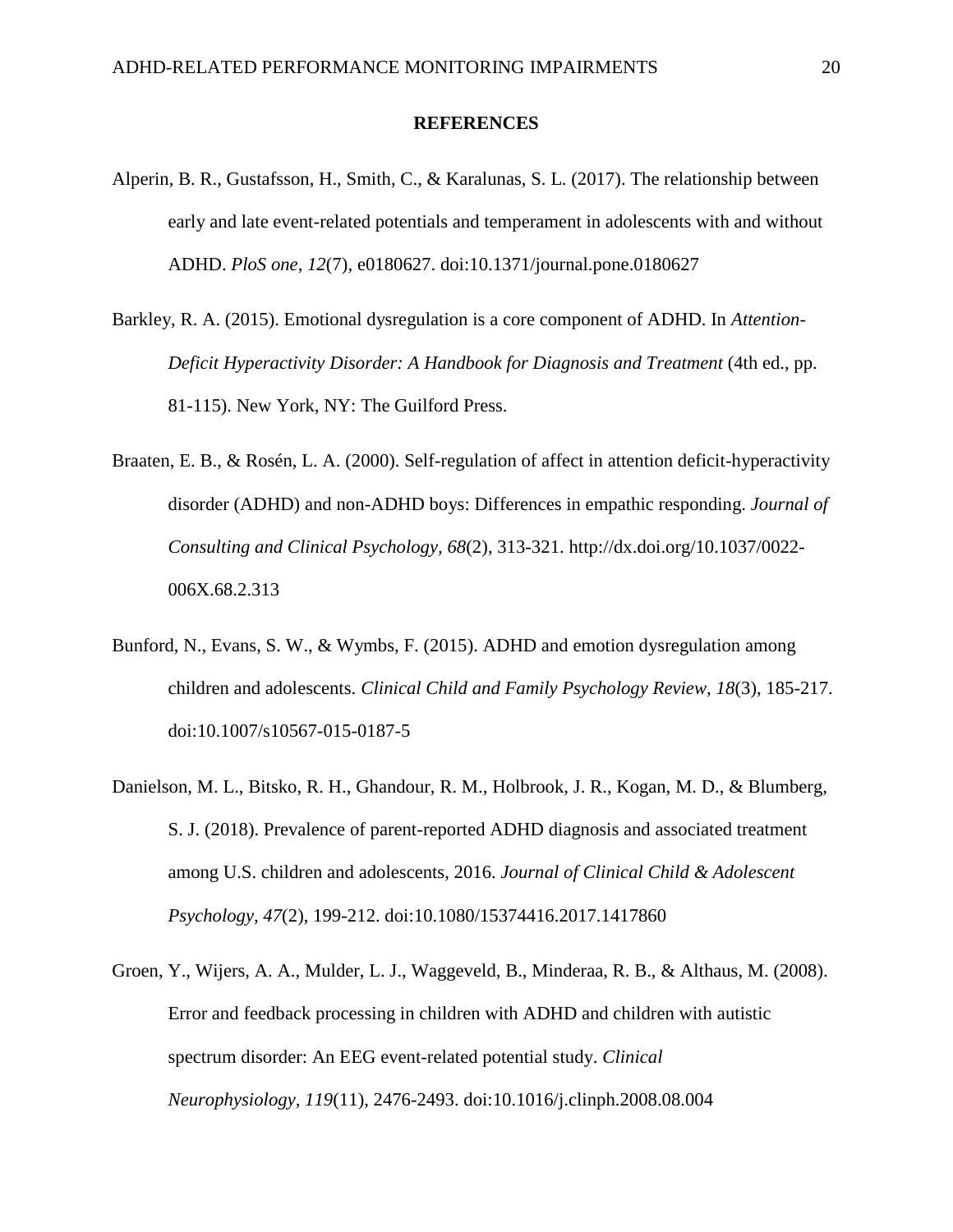- Groom, M. J., Cahill, J. D., Bates, A. T., Jackson, G. M., Calton, T. G., Liddle, P. F., & Hollis, C. (2009). Electrophysiological indices of abnormal error-processing in adolescents with attention deficit hyperactivity disorder (ADHD). *Journal of Child Psychology and Psychiatry,51*(1), 66-76. doi:10.1111/j.1469-7610.2009.02128.x
- Jarrett, M. A. and Hilton, D. C. (2017). Cognitive functions. In *The Wiley Handbook of Disruptive and Impulse-Control Disorders*. Eds J. E. Lochman and W. Matthys, pp. 159- 174). doi:10.1002/9781119092254.ch10
- Jonkman, L., Melis, J. J., Kemner, C., & Markus, C. R. (2007). Methylphenidate improves deficient error evaluation in children with ADHD: An event-related brain potential study. *Biological Psychology, 76*(3), 217-229. doi:10.1016/j.biopsycho.2007.08.004
- Karalunas, S. L., Fair, D., Musser, E. D., Aykes, K., Iyer, S. P., & Nigg, J. T. (2014). Subtyping attention-deficit/hyperactivity disorder using temperament dimensions: Toward biologically based nosologic criteria. *JAMA psychiatry*, *71*(9), 1015-1024.
- Karalunas, S. L., Gustafsson, H. C., Fair, D., Musser, E. D., & Nigg, J. T. (2019). Do we need an irritable subtype of ADHD? Replication and extension of a promising temperament profile approach to ADHD subtyping. *Psychological Assessment*, *31*(2), 236.
- Liotti, M., Pliszka, S. R., Perez, R., Kothmann, D., & Woldorff, M. G. (2005). Abnormal brain activity related to performance monitoring and error detection in Children with ADHD. *Cortex,41*(3), 377-388. doi:10.1016/s0010-9452(08)70274-0
- Martel, M. M., & Nigg, J. T. (2006). Child ADHD and personality/temperament traits of reactive and effortful control, resiliency, and emotionality. *Journal of Child Psychology and Psychiatry, 47*(11), 1175-1183. doi:10.1111/j.1469-7610.2006.01629.x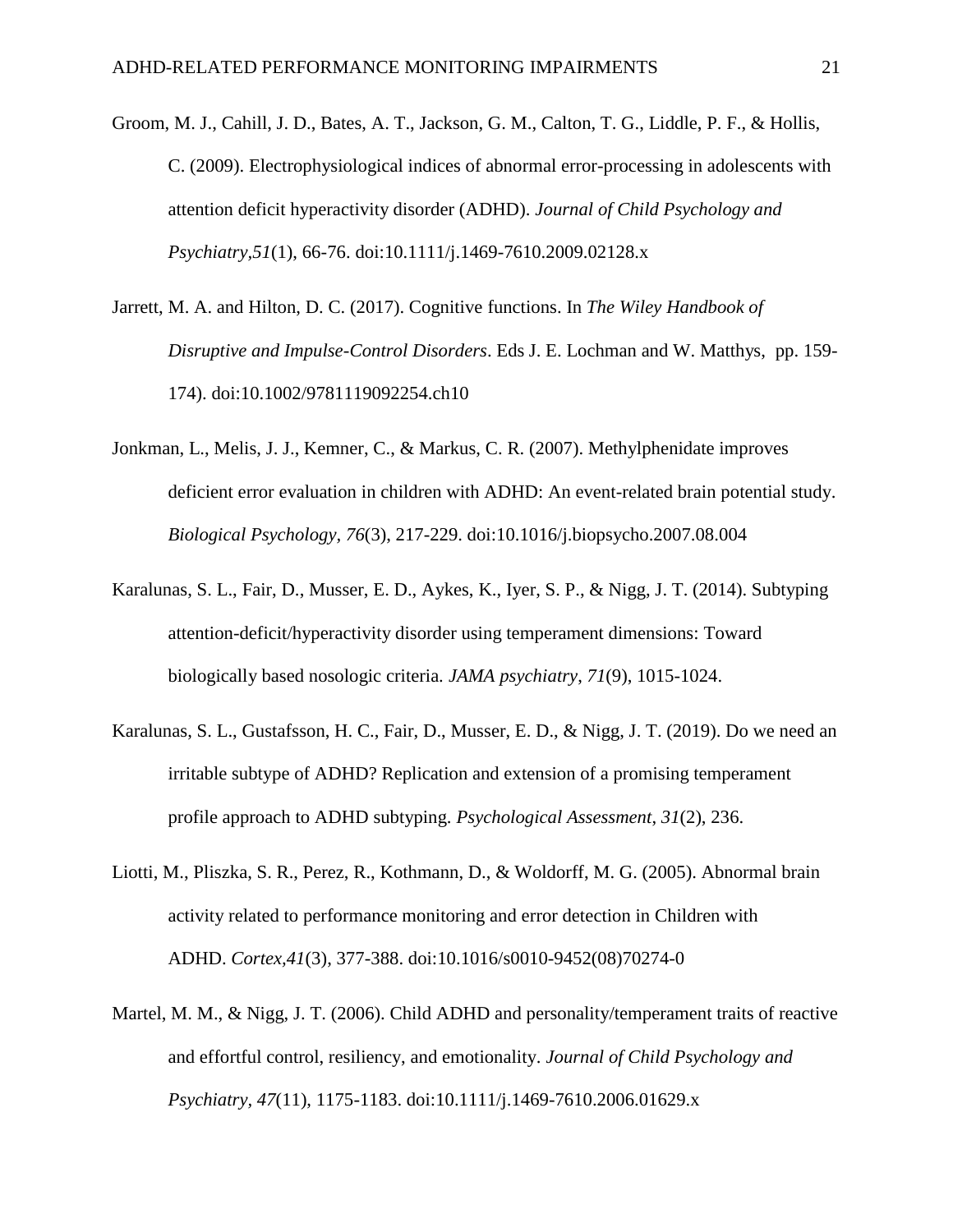- Martin, E. A., Mccleery, A., Moore, M. M., Wynn, J. K., Green, M. F., & Horan, W. P. (2018). ERP indices of performance monitoring and feedback processing in psychosis: A metaanalysis. *International Journal of Psychophysiology, 132*, 365-378. doi:10.1016/j.ijpsycho.2018.08.004
- Marquardt, L., Eichele, H., Lundervold, A. J., Haavik, J., & Eichele, T. (2018). Event-relatedpotential (ERP) correlates of performance monitoring in adults with attention-deficit hyperactivity disorder (ADHD). *Frontiers in psychology*, *9*, 485. doi:10.3389/fpsyg.2018.00485
- Meel, C. S., Heslenfeld, D. J., Oosterlaan, J., & Sergeant, J. A. (2007). Adaptive control deficits in attention-deficit/hyperactivity disorder (ADHD): The role of error processing. *Psychiatry Research, 151*(3), 211-220. doi:10.1016/j.psychres.
- Meyer, A., & Klein, D. N. (2018). Examining the relationships between error-related brain activity (the ERN) and anxiety disorders versus externalizing disorders in young children: Focusing on cognitive control, fear, and shyness. *Comprehensive Psychiatry, 87*, 112- 119. doi:10.1016/j.comppsych.2018.09.009
- Michelini, G., Kitsune, G. L., Cheung, C. H., Brandeis, D., Banaschewski, T., Asherson, P., Kuntsi, J. (2016). Attention-deficit/hyperactivity disorder remission is linked to better neurophysiological error detection and attention-vigilance processes. *Biological Psychiatry,80*(12), 923-932. doi:10.1016/j.biopsych.
- Overtoom, C. C., Kenemans, J., Verbaten, M. N., Kemner, C., Molen, M. W., Engeland, H. V.,… Koelega, H. S. (2002). Inhibition in children with attention-deficit/hyperactivity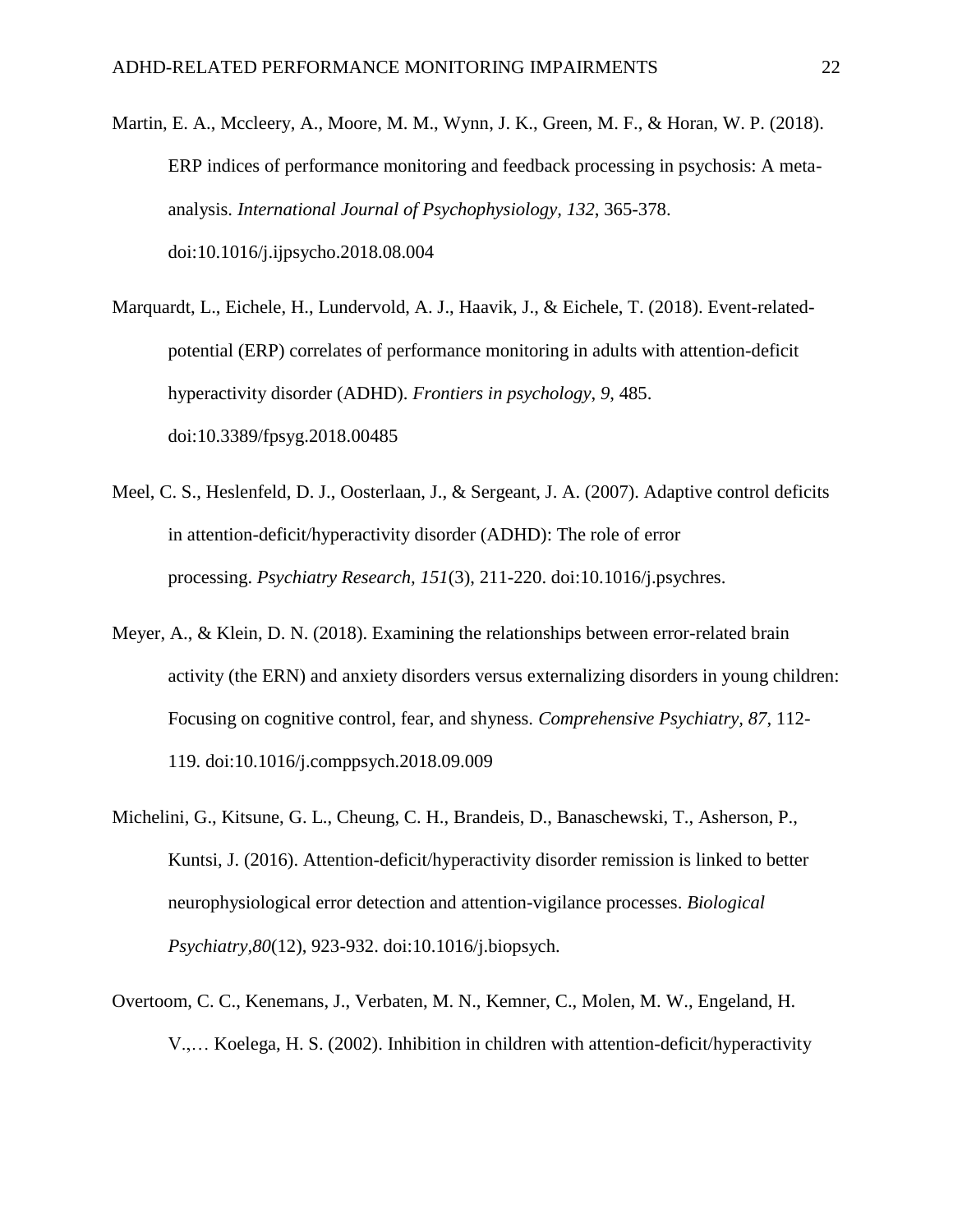disorder: A psychophysiological study of the stop task. *Biological Psychiatry, 51*(8), 668- 676. doi:10.1016/s0006-3223(01)01290-2

- Payne, S. (2017). Error processing in attention deficit hyperactivity disorder. *ProQuest Information and Learning, 78*, 1-18
- Raz, S., & Dan, O. (2015) Altered event-related potentials in adults with ADHD during emotional faces processing. *Clinical Neurophysiology.* 126:514–523.
- Schachar, R.J., Chen, S., Logan, G.D., Ornstein, T.J., Crosbie, J., Ickowicz, A., Pakulak, A. (2004). Evidence for an error monitoring deficit in attention deficit hyperactivity disorder. *Journal of Abnormal Child Psychology*, 32: 285. https://doi.org/10.1023/B:JACP.0000026142.11217.f2
- Shiels, K., & Hawk, L. W. (2010). Self-regulation in ADHD: The role of error processing. *Clinical Psychology Review, 30*(8), 951-961. doi:10.1016/j.cpr.
- Shushakova, A., Ohrmann, P., & Pedersen, A. (2018). Exploring deficient emotion regulation in adult ADHD: Electrophysiological evidence. *European Archives of Psychiatry and Clinical Neuroscience, 268*(4), 359-371. doi:10.1007/s00406-017-0826-6
- Sjöwall, D., Roth, L., Lindqvist, S., & Thorell, L. B. (2012). Multiple deficits in ADHD: Executive dysfunction, delay aversion, reaction time variability, and emotional deficits. *Journal of Child Psychology and Psychiatry, 54*(6), 619-627. doi:10.1111/jcpp.12006
- Sur, S., & Sinha, V. K. (2009). Event-related potential: An overview. *Industrial psychiatry journal*, *18*(1), 70-3.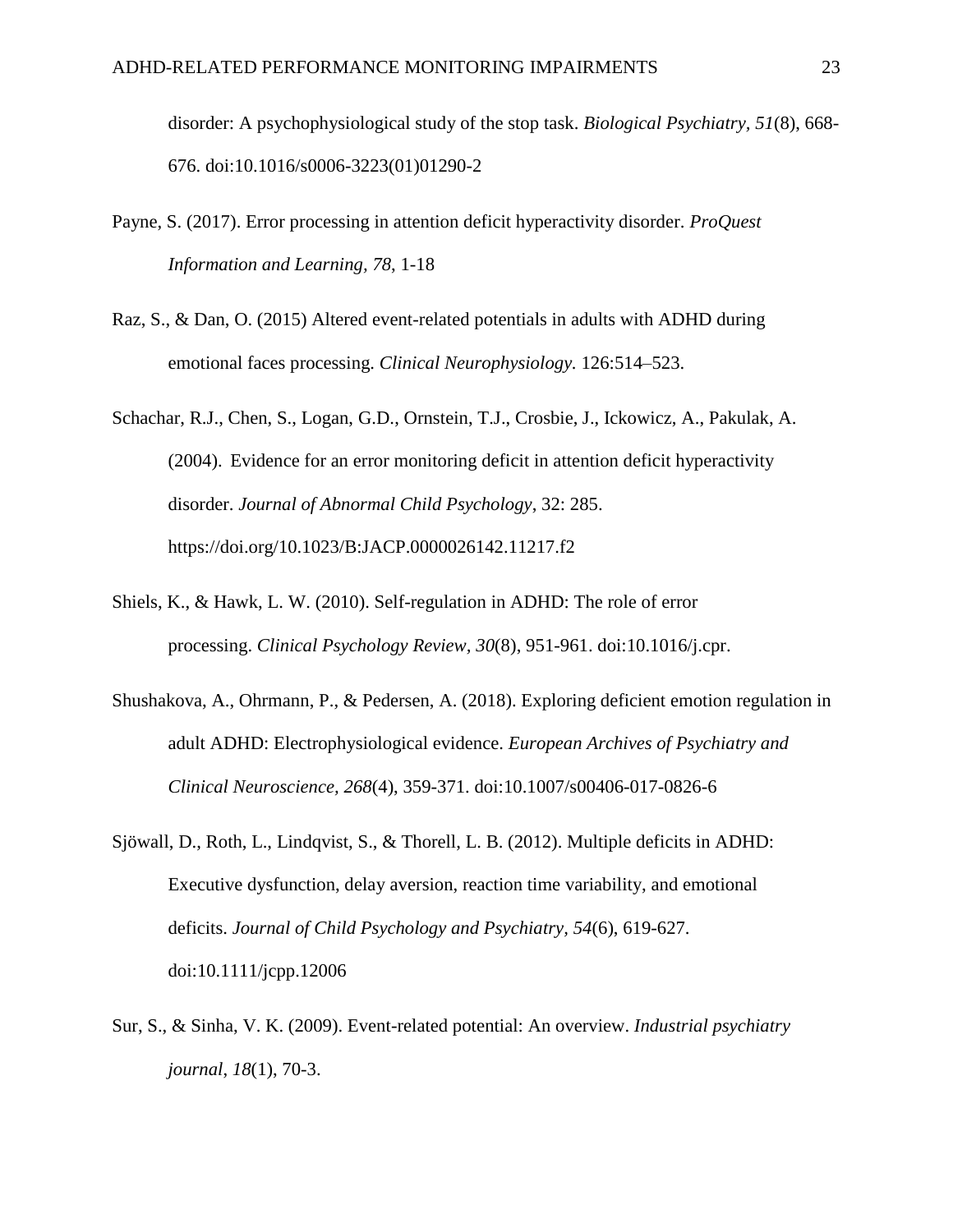- Tottenham, N., Tanaka, J. W., Leon, A. C., Mccarry, T., Nurse, M., Hare, T. A., Marcus, D. J., Westerlund, A., Casey, BJ., Nelson, C. (2009). The NimStim set of facial expressions: Judgments from untrained research participants. *Psychiatry Research, 168*(3), 242-249. doi:10.1016/j.psychres.2008.05.006
- Wiersema, J.R., van der Meere, J.J. & Roeyers, H. J. (2009). ERP correlates of error monitoring in adult ADHD. *Neural Transmission*, 116: 371. https://doi.org/10.1007/s00702-008- 0165-x
- Zhang, J., Wang, Y., Cai, R., & Yan, C. (2009). The brain regulation mechanism of error monitoring in impulsive children with ADHD—An analysis of error related potentials. *Neuroscience Letters,460*(1), 11-15. doi:10.1016/j.neulet.2009.05.027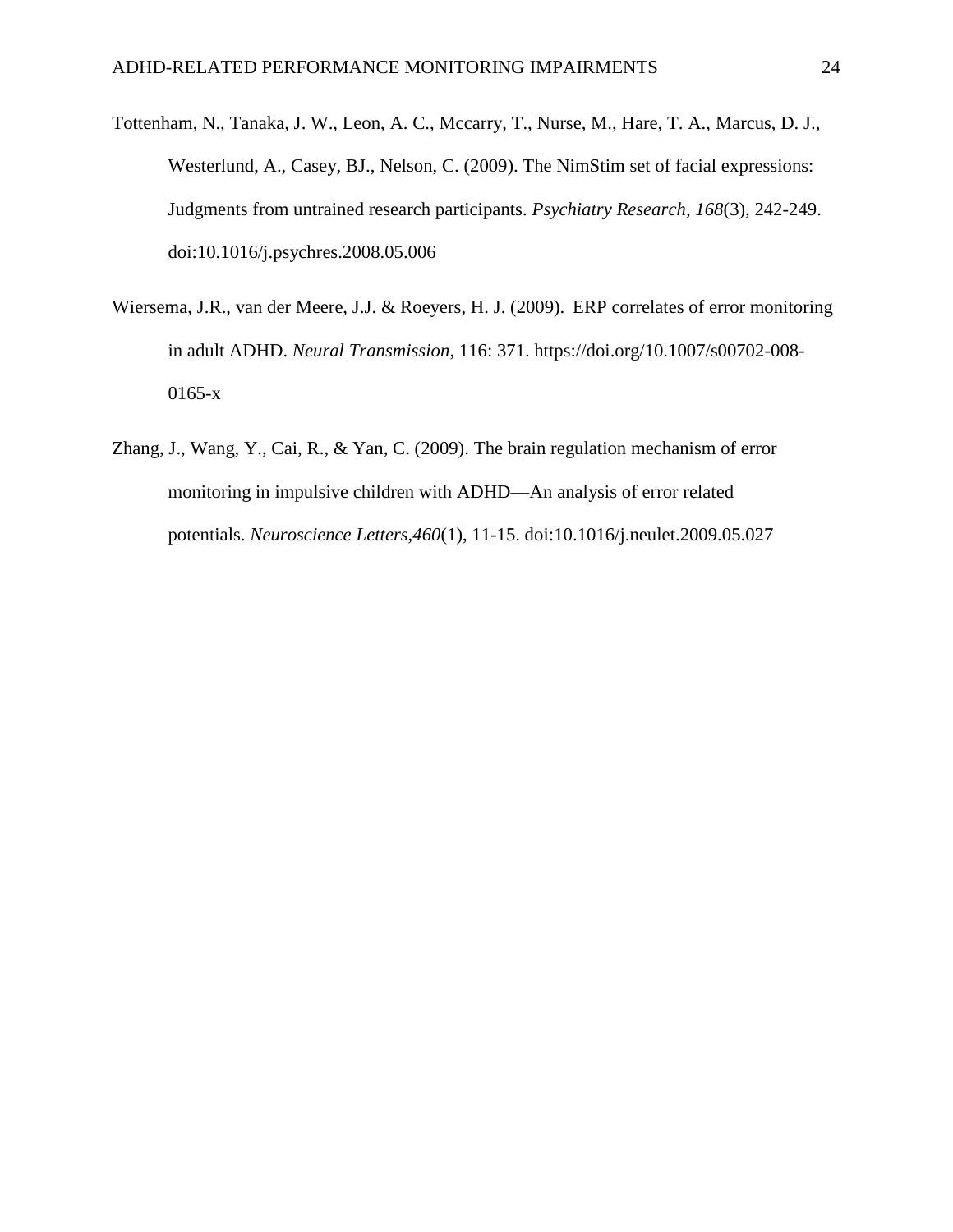| <b>Variable</b>             | <b>Control</b> | <b>ADHD</b> | <b>Statistics</b> |
|-----------------------------|----------------|-------------|-------------------|
| Age (years)                 | 14.0(1.1)      | 13.7(1.5)   | $p=.232$ (ns)     |
| Sex (% male)                | 60%            | 75.8%       | $p=.069$ (ns)     |
| IQ                          | 116.3(12.1)    | 106.9(13.9) | $p=.003$          |
| % White, non-Hispanic       | 75.40%         | 75.40%      | $p = .995$ (ns)   |
| <b>Stimulant Medication</b> | N/A            | 61.80%      | N/A               |
| Median Income               | 75-100K        | 35-50K      | $p=.021$          |

**Table 1.** Sample Description, n=122 (ADHD=62, Control=60).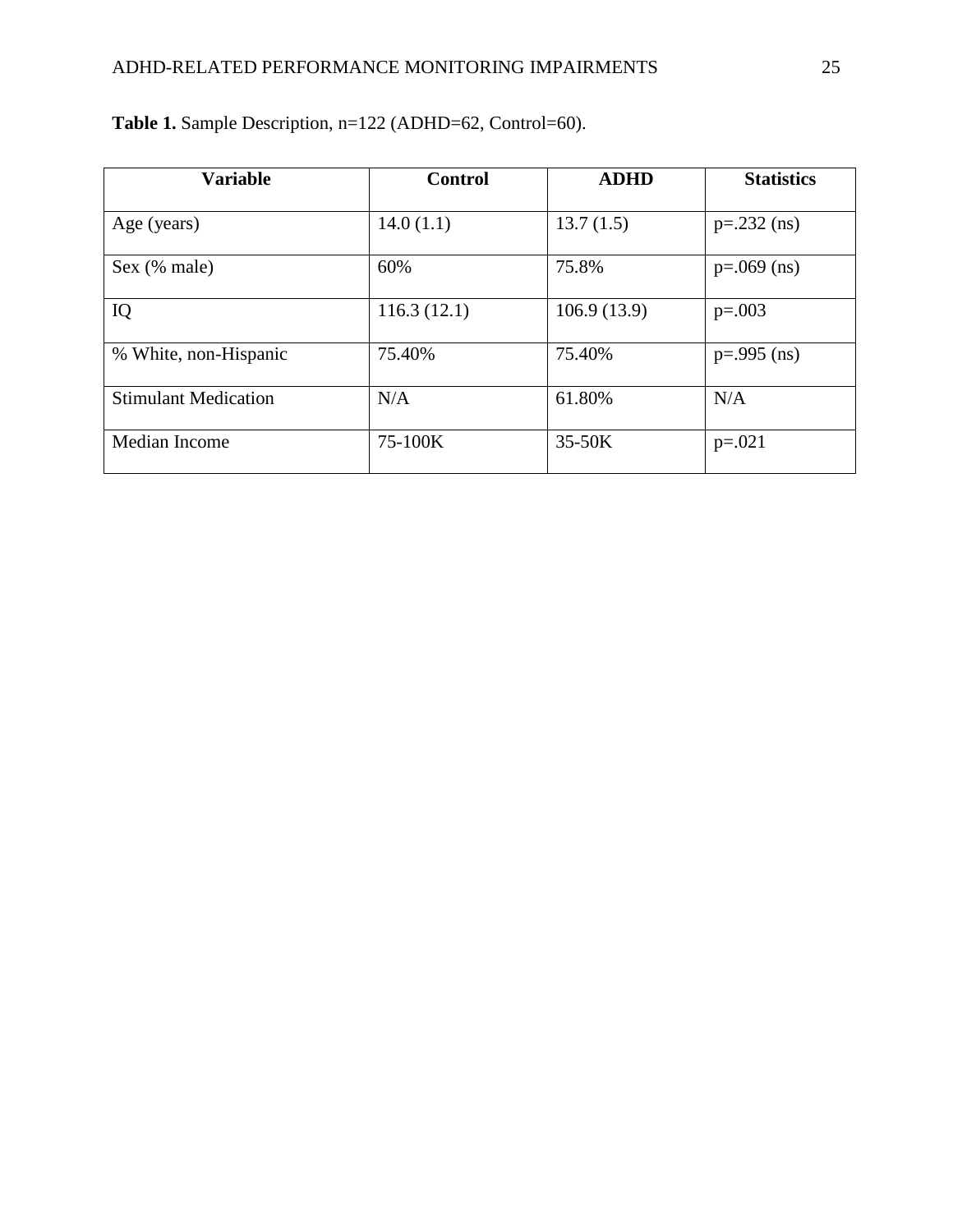

**Figure** 1: Headplot featuring site of 32 channel electroencephalogram recording at electrode Cz.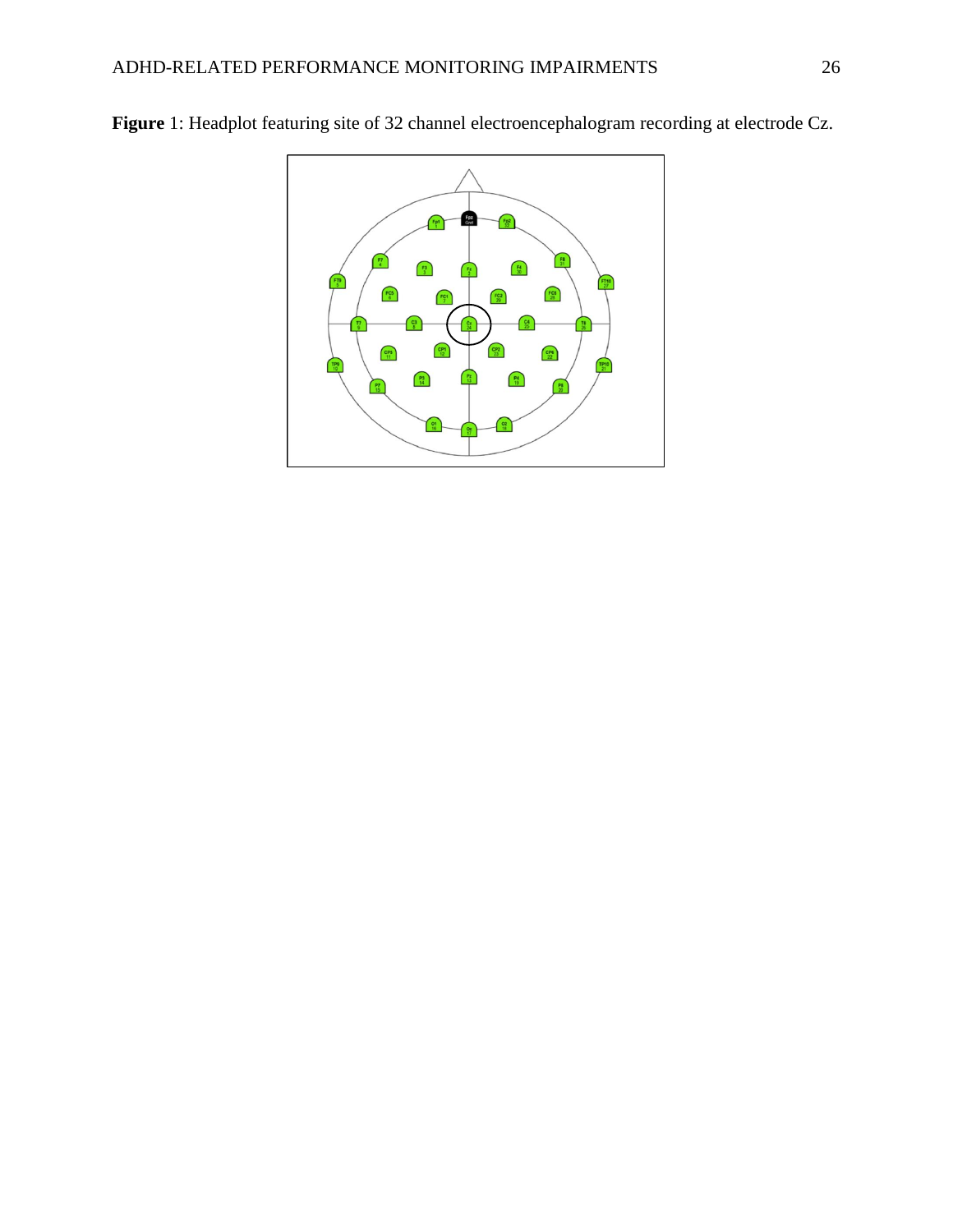

**Figure** 2. ADHD response-locked ERPs across emotion conditions.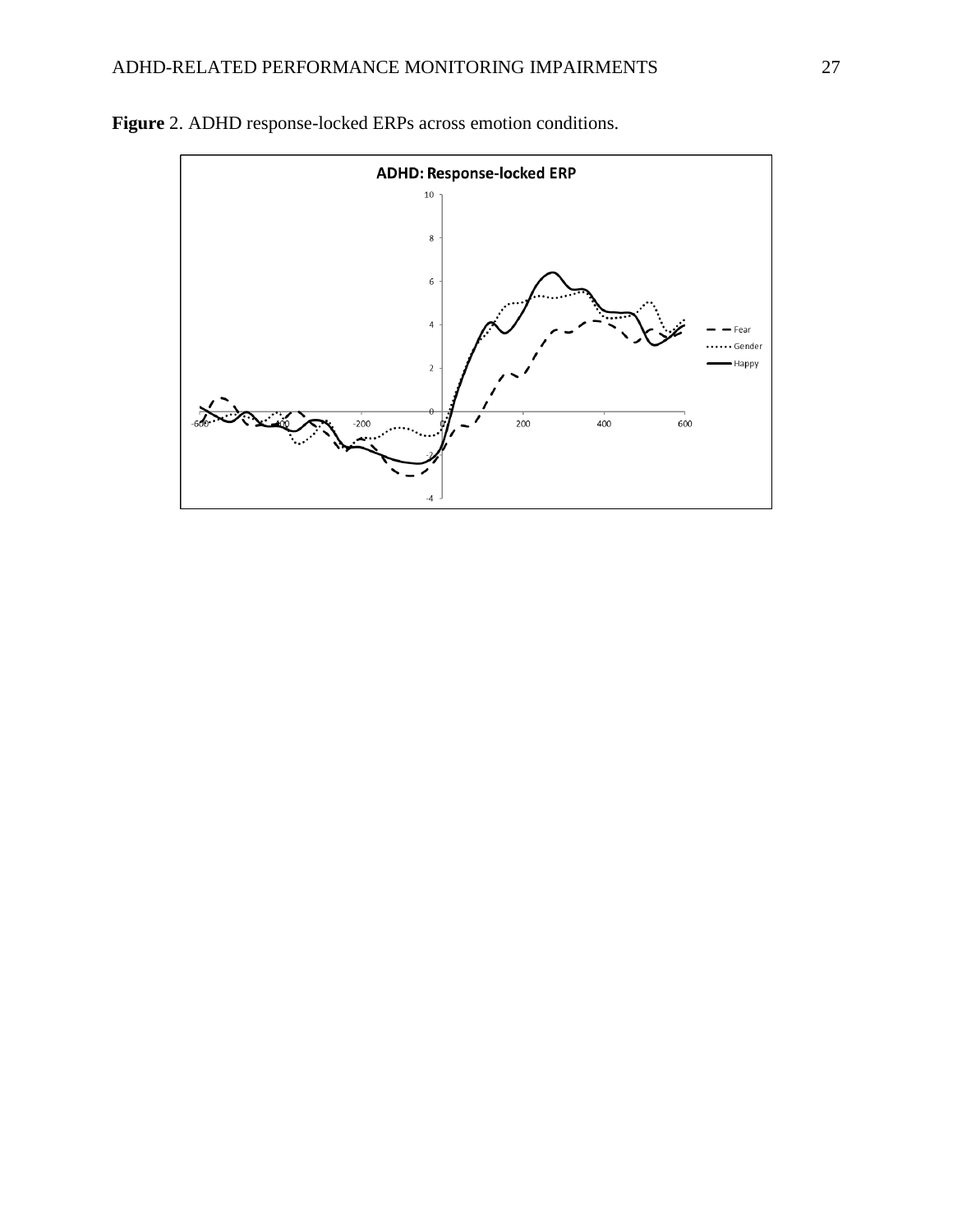

**Figure** 3. Control response-locked ERPs across emotion conditions.